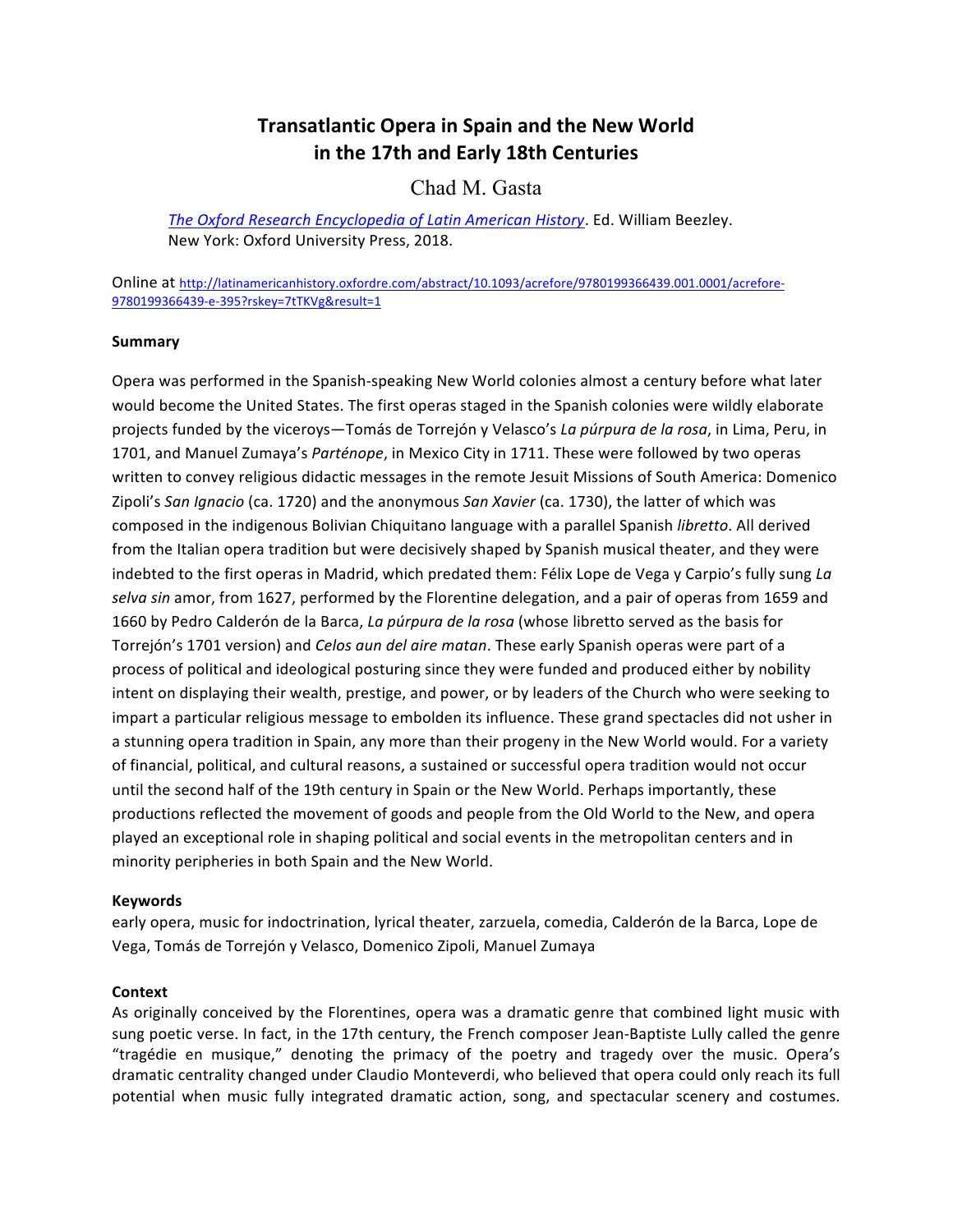After Monteverdi, opera was regularly conceived in the same way: a librettist created the dramatic poetic text, which was set to music by the composer and staged by a designer, who integrated costumes, mechanizations, and other special effects to transform the stage into new and glamorous worlds. Later, in the 18th century, grand orchestras and singers transfixed audiences, partly displacing the text or song.

In early modern Spain, playwrights viewed totally sung musical drama as a unique advent; from the earliest semi-operas and *zarzuelas*, music and drama were entwined and would remain so in Spain and the Americas during the colonial period. It would take the daring and ingenious Lope de Vega and Calderón de la Barca to introduce opera in Spain, the former by writing a Florentine-style opera, *La selva sin amor*, and the latter by initiating a Spanish genre based on an amalgamation of previous Italian and Spanish models, in his *Celos aun del aire matan* and *La purpura de la rosa*. These attempts were not without their detractors or defects, and Spanish opera would not reach its maturity until the first decades of the 18th century. At that time, thanks to royal patronage, several Italian schools of opera developed out of coalesced forms from Naples, emerged in Madrid, and from there it would then be transported to Spain's colonies in the New World.<sup>1</sup>

New World operas progressed along two main lines: those staged in metropolitan centers, such as Lima, reflected secular European palatial and court tastes; whereas in the Jesuit missions of the Andean region of South America, operas were decidedly more sacred and featured indigenous musicians, singers, and composers. The earliest and most important profane opera from an urban center is Tomás de Torrejón y Velasco's version of Calderón's La púrpura de la rosa, staged in Lima, Peru. It marked opera's entrance into the New World. Subsequent operas in Lima were inspired by earlier Spanish models and depended on Italian and French lyrical-dramatic trends. In the remote areas outside Lima and other metropolitan cities in South America, opera was unquestionably more sacrosanct. Between 1720 and 1740, Jesuit missionaries produced several short operas that had either been written in one of the main cities and distributed to the missions or composed by European missionaries living in the indigenous villages. The first, Domenico Zipoli's *San Ignacio de Loyola*, was composed in Córdoba, Argentina, and copies were circulated through several missions. The second, San Francisco Xavier, was written in the local native language by an unknown Indian composer. The two indigenous operas are extremely important to our understanding of cross-cultural collaboration because through the intercession of music and dance, Europeans and the indigenous worked together to introduce spectacular musical pieces that extolled the virtues of the faith. Regardless of where, why, or how early American opera came about, the genre adapted both secular and sacred European styles; at the same time, it drew on relevant and contemporaneous theatrical and musical traditions from pre-Colombian drama.

## **Opera and Drama**

Well before opera was established in early modern Europe, drama was the preferred form of stage entertainment in both popular venues and private palaces. Spanish playwrights viewed the stage as a powerful and influential force, but their plotlines had to cater to popular interest: captivating storylines, exciting plot turns, and strong characters backed by advanced mechanizations that would transform well-known historical or mythological tales into grand spectacles. For these reasons, Spanish dramacalled the *comedia nueva*—was the single most popular form of mass entertainment throughout the 17th century.<sup>2</sup> Most *comedia* productions had a run of only a few days to a few weeks, requiring *comediantes* to continually churn out new plays. The constant cycle of renewal called on dramatists to draw on every tool in their arsenals to overcome theatrical and thematic limitations or risk the wrath of theatergoers, who quite literally might throw things at the actors. Music came to be one of these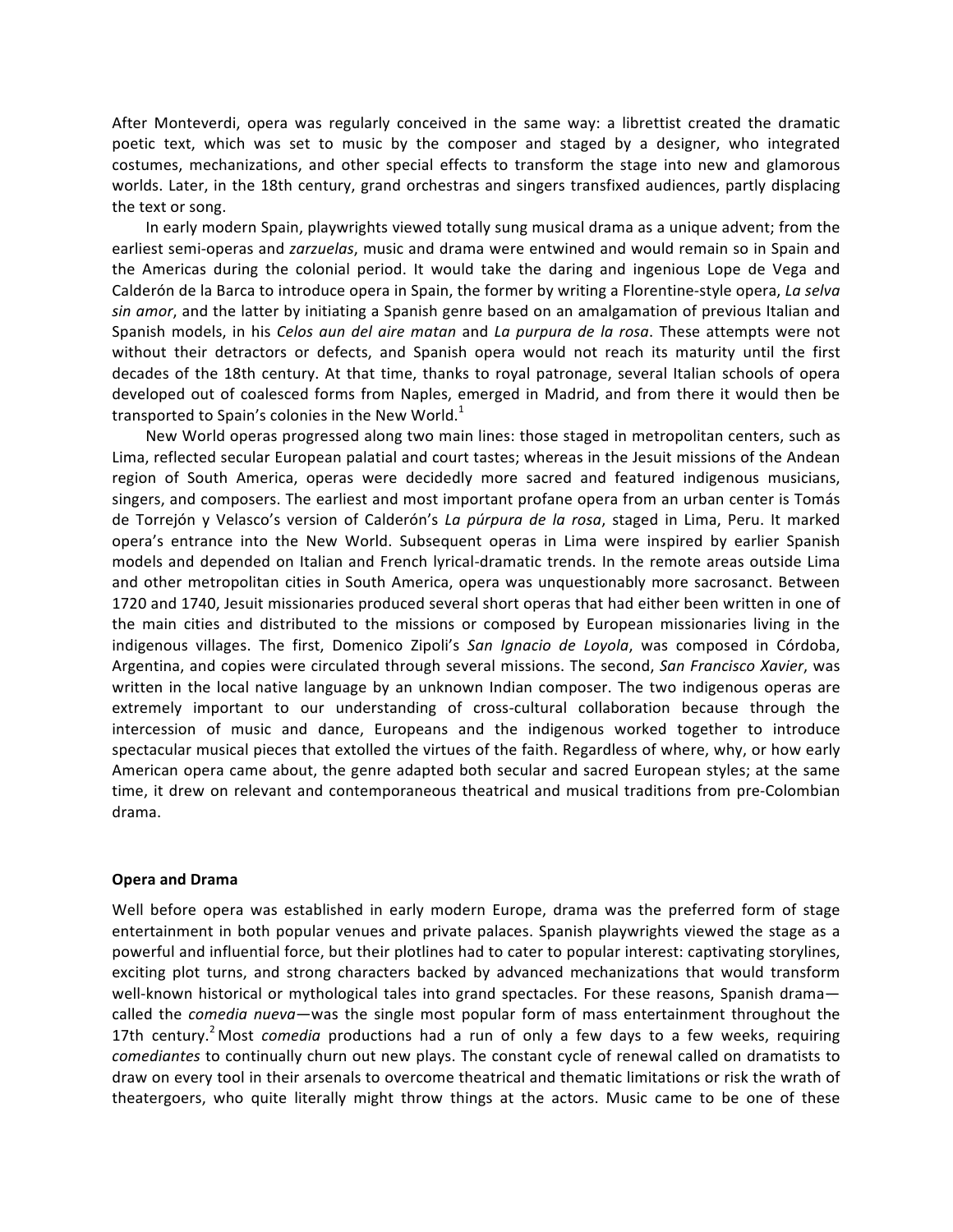innovations, and playwrights began to integrate instrumental pieces as well as short, catchy tunes drawn from poetic ballads (romances), popular stories, and legends. Playwrights eventually experimented with longer pieces, or they implemented full songs and dances between the acts.

Spanish opera therefore emerged from the *comedia*—and then competed against it. However, while opera took hold across Europe—particularly in Italy—the *comedia* was a force unto itself in both Spain and its New World colonies. Kings Philip III and Philip IV brought many Italian musicians and singers to their 17th-century courts, but for a variety of reasons, they did not import Italian opera. The challenges were many: only Madrid had the venues, sizeable audiences, and patrimony for large-scale productions; most operas were performed in Italian or in dialect, or both, and audiences were simply not accustomed to fully sung theatrical works. The *comedia* thus had little to fear from early opera, and it continued to be the most successful form of popular entertainment throughout the century.

#### **Early Opera in Spain**

Drama before Lope de Vega featured a variety of instruments and song types as background music, but music itself did not drive the play. Lope took the integration of music to a whole new level. In his *Arte nuevo de hacer comedias en este tiempo*, a treatise in verse on how to write a good play, he poignantly states that music is important and necessary to good drama: "any poetic imitation / is comprised of three things which are dialogue, / sweet and harmonious poetry, and music."<sup>3</sup> Lope made music more central, incorporating a variety of instruments; a changing number of musicians; and pieces that drew on everyday experience, such as popular sayings and expressions, well-known regional songs, refrains, and verses from his own poetry. Most theatrical troupes already employed musicians and singers—or actors who doubled as musicians and singers-so integrating more music was natural. For Lope and other dramatists, the staging of musical genres such as *entremeses cantados*, *jácaras*, *mojigangas*, and *bailes* offered not only popular entertainment but also a degree of verisimilitude.<sup>4</sup>

In 1627, Lope wrote the libretto for La selva sin amor, a one-act opera produced by the famed Florentine stage designer Cosimo Lotti (1571–1643). Filippo Piccinini (1575–1648) added the music with the capable aid of the Tuscan resident secretary Bernardo Monanni. Other members of the Florentine delegation also participated in the Madrid production, including Esaù del Borgo, the royal chamberlain to Tuscan ambassador Averardo de' Medici, who contracted with the musicians and singer. This strong intervention by Italians on native Spanish soil was probably the only way early opera in Spain could have happened. The opera featured Italian meter, with lines of eleven- and seven-syllable *silvas* sung completely in Italian recitative—partially sung dialogue that adapts to the rhythms of natural speech that was a central constituent of Italian opera. Lope called his play an *égloga pastoral*, associating it with the Italian pastoral poetry tradition.

La selva sin amor was basically a Florentine-styled opera with a Spanish libretto, performed in Madrid, and it was the first opera in Spain in any language. In the publication of the libretto two years later, Lope acknowledged the work's novelty and declared it "a new thing in Spain" because "it was performed in song."<sup>5</sup> Nothing in the historical record indicates whether anyone, including Lope, was conversant with Italian opera prior to the Florentine delegation's stay in Madrid, and the dramatist seems to suggest that the genre was not only new to Spain but likely new to him. In the libretto, Lope provided helpful details regarding the centrality of the music: "The instruments occupy the first part of the theater, without their being seen, to whose harmony the characters sing the verses, making at once in the same musical composition wonders, complaints, anger and other affects."<sup>6</sup> He clearly understood the significance of what he was doing. Lope likewise emphasized how different song parts in solos, duets, trios overwhelmed the senses: "the beauty of the composition made the ears surrender to the eyes."<sup>7</sup> Lotti's staging included ships in harbors, a lighthouse against a cityscape and advanced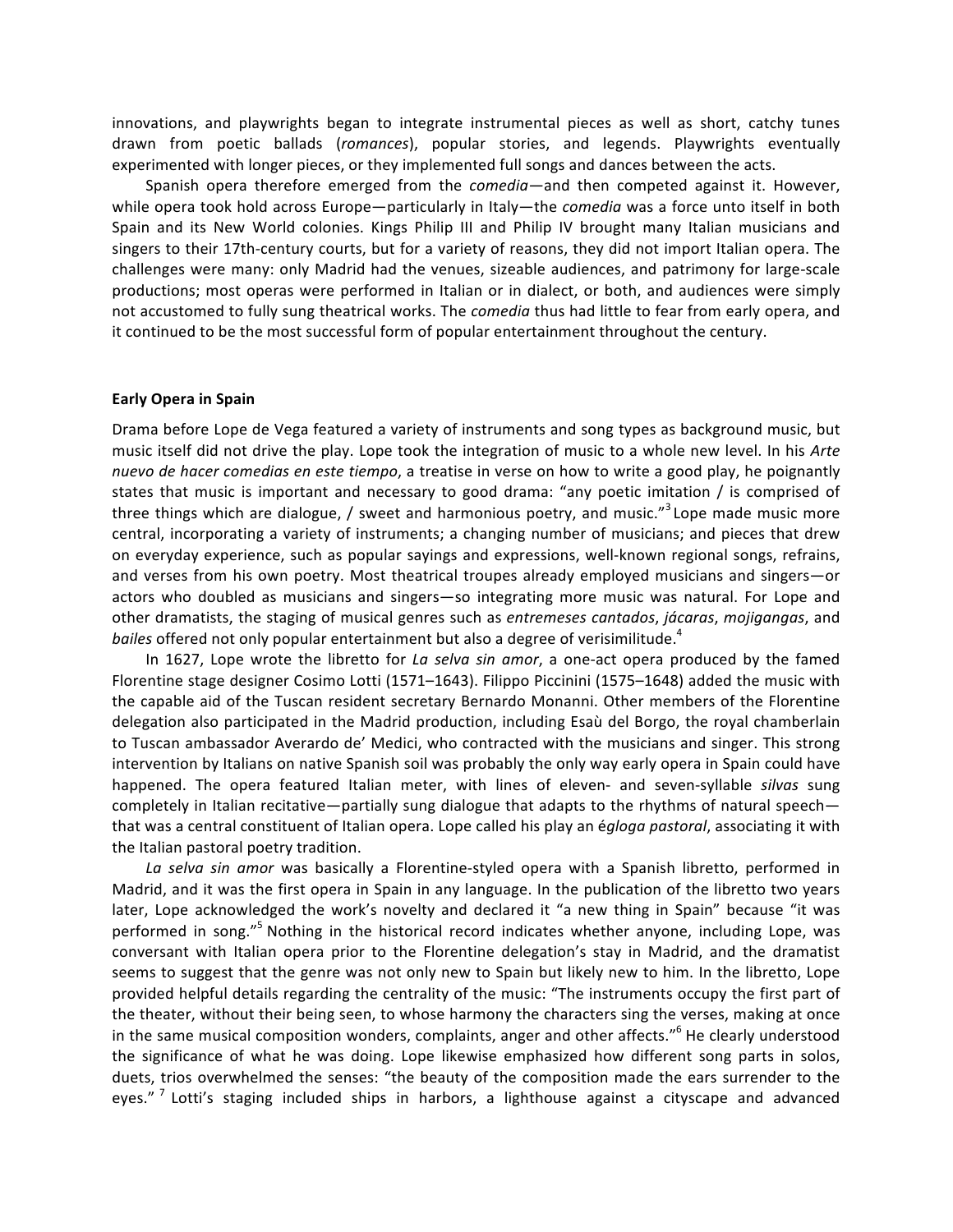mechanizations such as fish swimming against a moving sea. Lope viewed his role as insignificant alongside the production's visual splendor: "the thing of least importance in it was my poetry."  $8$ 

The next significant Spanish experiment with lyrical drama was done by Calderón de la Barca, the greatest playwright of his day. By 1652 Calderón was a priest who enjoyed ample royal patronage that allowed him to write exclusively for court festivities and the opportunity to experiment with a variety of genres such as the *zarzuela*, a one- or two-act piece with burlesque or satirical plots and comedic characters whose parts alternated between speaking and singing. The zarzuela regularly integrated Italian-style recitative, and Calderón was the genre's chief architect. Louise Stein defined the zarzuela as "a shorter, lighter court entertainment with a stronger admixture of comedy, and a pastoral or mythological-pastoral plot that unfolds in an earth-bound pastoral or rustic setting."<sup>9</sup> Calderón mixed components of Italian opera with traditional Spanish polyphony and intensified the pairing of music and vocals until the *zarzuela* was almost entirely sung, making it a precursor to opera in Spain, or what Stein called "semi operas."<sup>10</sup>

Productions on the small stage at King Philip IV's hunting lodge, La Zarzuela, lent the genre its name. These were performed for members of the court, many of whom likely attended operas in Spain's territories in Milan and Naples or when visiting the Vatican. The first work to formally carry the zarzuela label was Calderón's *El laurel de Apolo: Zarzuela en dos jornadas*, in 1657, followed a year later by his *El golfo de las sirenas*. However, as early as 1652, in La fiera, el rayo y la Piedra, and in 1653, in Fortunas de *Andrómeda y Perseo*, Calderón was integrating a substantial amount of Italian recitative, pushing the boundaries toward opera. Little by little, many of the *zarzuelas* dropped sung dialogue in favor of outright singing, making the *zarzuela* Spain's own style of lyrical drama. Indeed, the *zarzuela* was adapted over time, and survived well into the 20th century in another form.

In 1659, Calderón wrote two fully sung lyrical dramas—true operas. The first, La púrpura de la rosa, commemorated the marriage of Spain's princess María Teresa to France's King Louis XIV, which also sealed the Peace of the Pyrenees and ended years of warfare between the two countries. Juan Hidalgo, a respected harpist and musician of the royal chapel, likely composed the musical score while Calderón wrote the libretto. La púrpura de la rosa was slated to be performed in La Zarzuela, which suggests that Calderón initially conceived the work as a *zarzuela* to be directed at the court. The production was instead moved to a large stage at the Coliseo del Buen Retiro, opened to the public, and its production schedule accelerated. This may have been to bolster public support for the peace treaty and pending marriage, as well as to stage an opera before the rival French, whose plans called for an opera performance later in the year.<sup>11</sup> *La púrpura* was ultimately staged on January 17, 1660, months after the initial peace agreement of 1659 and well before the marriage in June 1660.

The second opera opened on December 5, 1660, also on the Retiro stage: *Celos aun del aire matan* was another Calderón -Hidalgo collaboration that had three acts featuring choruses of men, nymphs, and shepherds, sometimes in solos alternating with four-part choruses. It featured recitative, arias, and polyphonic choruses similar to Italian *opera seria. Celos* is considered to be the earliest extant Spanish opera manuscript because it contains both the libretto and musical score, whereas only the libretto for La púrpura exists. Both productions were very elaborate; no expense was spared to celebrate the marriage and the peace, and they were well attended (if only because they followed the expiration of a royal dictate that had closed the theaters for the previous two years).

If the Spanish court was accustomed to intensive musical works through the *zarzuela*, general audiences clearly were not. Calderón was undertaking a grand experiment, so he highlighted the work's innovative elements to discourage audience discontent. In the *loa*, or overture, that introduces the main opera, Vulgo, the character said to represent audience opinion, notes that the work will be fully sung: "It has to be / all in music in order to / introduce this style."<sup>12</sup> This can be read as introducing opera to an unsuspecting group of common theatergoers, but also perhaps as introducing the genre in Spain. Regular audiences, comfortable with the *comedia*, would probably have been somewhat displeased to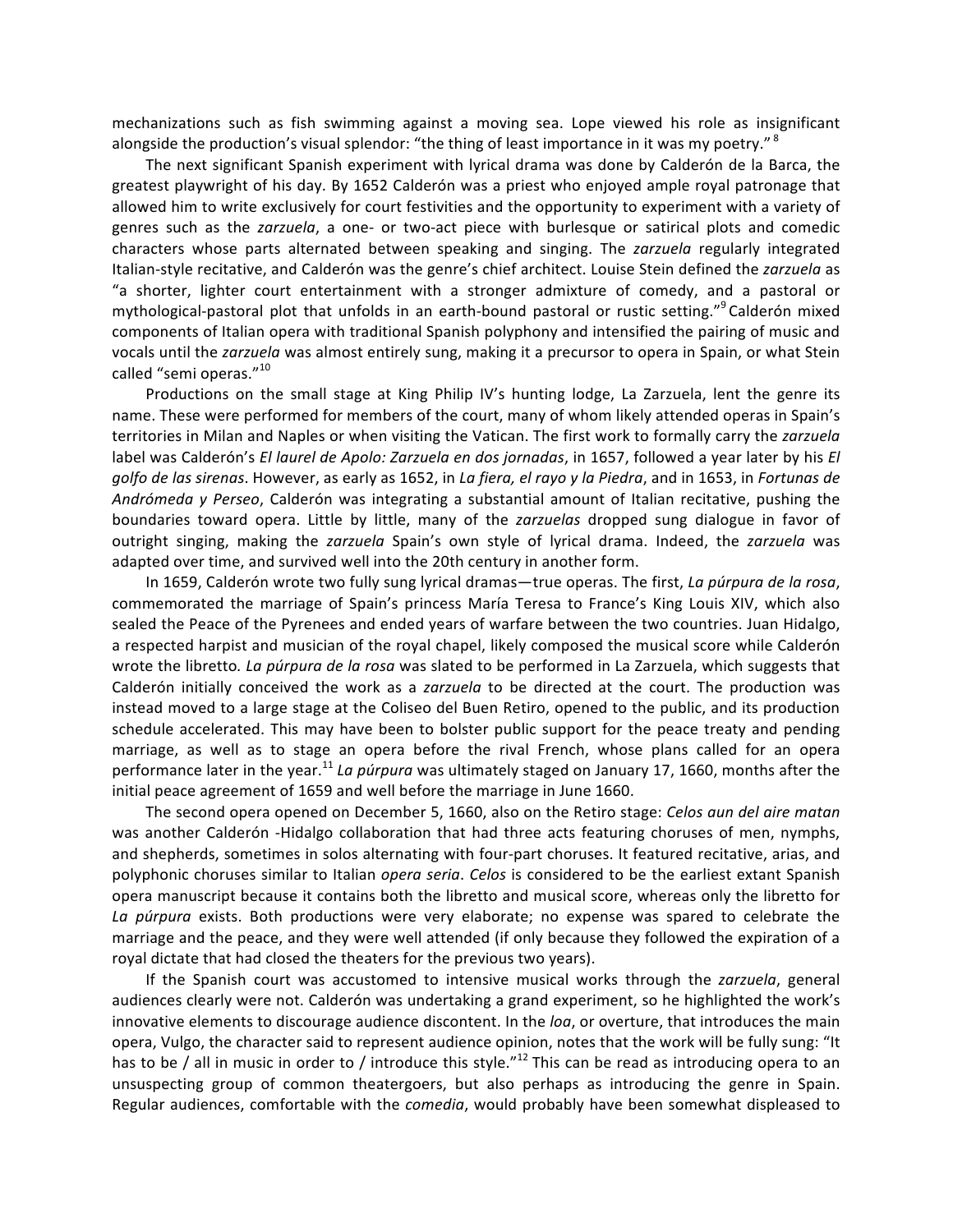find that they were attending a lyrical work, but Calderón foresaw that disappointment: "Can't you see how much / Spanish anger you risk / by making them suffer a sung / comedy?"<sup>13</sup> And the playwright was adept at controlling public opinion. He downplays the novelty by declaring it a short, entertaining lyrical work: "It will only be / a small presentation  $(...)$ ."<sup>14</sup>Calderón employed a similar defense years earlier in *El laurel de Apolo*, stating that "It is not a comedy but rather / a short fable / that is sung and acted / in imitation of Italy."<sup>15</sup> Unlike the French, whose first operas were sung in Italian, Calderón wrote his entirely in Spanish and used traditional Spanish instruments, separating Spanish opera from both Italian and French models.

La púrpura was more advanced musically than any other Spanish lyrical drama to date, including Lope's *La selva sin amor*. Calderón knowingly incorporated new musical devices common to 17thcentury opera together into one theatrical work for the first time: recitative, arias, choruses (in duos or trios), and dances alongside incredible stage mechanizations, backdrops, and costumes. Recitative is arguably the most important among these. The two operas from 1659 and 1660 are Calderón's only absolute attempts at writing opera, but their arguable success suggests that opera was more fully developed in Spain than in its rival countries, France and England. Other subsequent lyrical dramas picked up the *zarzuela* tradition where Calderón had left it in 1658.

A few companies began using the term "opera" in 1698 as "fiesta de opera" (as opposed to zarzuela or representación música), but the pieces were still essentially zarzuelas. This changed under Philip V (1683–1724) as the crown imported and subsidized Italian singers, composers, scenery designers, painters, and costume makers. Despite the advantages opera had under Philip V, it would not take hold in Spain as it did in other European countries until much later, although significant experiments were taking place across the Atlantic during this time.

#### **Early Opera in the New World**

Fully sung lyrical drama in the New World existed prior to the Spanish arrival. Examples include the Guatemala's anonymous *Rabinal Achi* and Ecuador's *Diún-Diún*, both of which were set to music and danced. These musical dramas may have been isolated examples, but this is uncertain since many indigenous musical works were lost, intentionally destroyed, or absorbed into European styles.<sup>16</sup> In the urban centers of Lima and Mexico City, the crown's political, economic, and artistic hubs, *comedias* with musical accompaniment often were presented in public plazas, churches, and on the street, but more fully developed lyrical theater was nonexistent until the beginning of the 18th century, when a few unusual exceptions were staged only in private palaces.<sup>17</sup>

Progress toward fully sung drama started in Lima in 1670 when the Lima-born musician and composer José Díaz set Calderón's *El gran teatro del Mundo* to music.<sup>18</sup> This was followed in 1672 by a "breve coloquio en recitative musical" by seven local choir boys in honor of the transfer of the cross from one church to another.<sup>19</sup> The reference to recitative is of particular interest since it may denote acknowledgment of opera. Also presented in 1672 was a lyrical drama, *El arca de Noé*, likely written by Peruvians Antonio Martínez de Meneses, Pedro Rosete Niño, and Jerónimo de Cáncer. This play featured artificial lighting, flashy costumes, advanced stage machinery, and other special effects that point to an ample production budget. Moreover, it was presented in "música recitativa" thereby making it one of the first totally recitative works in the Americas and no doubt a precursor to opera. The Peruvian viceroy, Pedro Fernandez de Castro y Andrade, the Tenth Count of Lemos, financed *El arca de Noé*. The viceroy, who came to the New World from Spain as an appointee of Charles II (1661–1700), was a leading proponent of lyrical theater and made several attempts to incorporate greater degrees of music into everyday life believing that public musical drama was an important means of instilling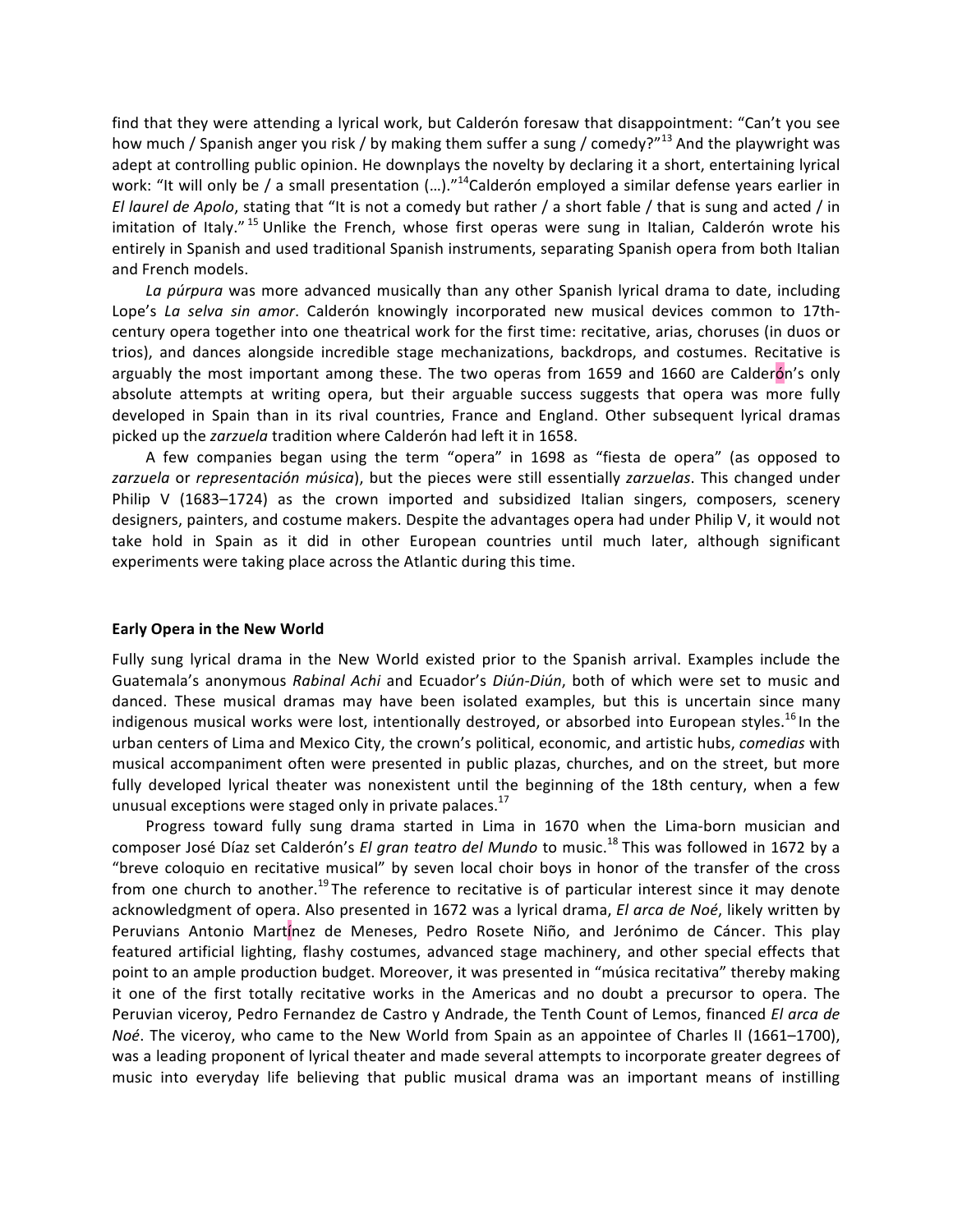religious values while consolidating vice regal authority.<sup>20</sup> He likely was the only person with the financial means or interest in funding such an event.<sup>21</sup>

There is much speculation about who composed the music for *El arca de Noé*, and the potential candidates make a telling list of Lima's most illustrious musicians. Some attribute the work to Tomás de Torrejón y Velasco $^{22}$ whereas others hypothesize that it was a lesser known composer, Lucas Ruis de Ribayaz. Both Ribayaz and Torrejón came together to Lima from Spain in 1667 with the new viceroy, but Torrejón seems a logical choice because he had already occupied a number of important positions, and because in 1689 he would provide the music for Lorenzo de la Llamosas's zarzuela También se vengan los dioses.<sup>23</sup> Moreover, in 1701, Torrejón staged the first opera in the New World, *La púrpura de la rosa*, after rewriting portions of Calderón's work and composing new music (the original music had been lost.)

Torrejón traveled to Peru in 1667, where he was eventually appointed to be the chapel master of Lima Cathedral—the foremost musical post in the New World at the time—a position that allowed him to shape the city's musical life and that of the many smaller outlying cities. His works were distributed to churches across South America and are today found in various church archives, as well as in Peru's National Library. Torrejón was considered the foremost composer and musician in the New World during his age, and he was the first to be commissioned to provide musical works for public festivals and celebrations. In 1701, his new benefactor, the viceroy Melchor Portocarrero Lasso de la Vega, Count of Monclova (1636-1705), contracted with Torrejón to compose an opera to commemorate Philip V's eighteenth birthday and first year as king of Spain. This was an unnerving assignment: Philip d'Anjou was a French Bourbon who had occupied the Spanish throne for only a year during which he was also fighting a war of succession against a competing suitor, Austria's Archduke Charles, son of Emperor Leopold I. Although Philip had been named the heir by the recently deceased Charles II and was generally accepted in Spain, there were enough supporters for Archduke Charles to keep the war going until 1714, when the Bourbons were ultimately victorious. Much of the viceroy's power had come from a successful military career fighting against the French during the previous century. Now, faced with allying with his enemy, he turned to the arts to demonstrate his loyalty to the new regime and to protect his position. As a result, Torrejón was given extraordinary funding, in the midst of decade-long financial downturn, to restage *La púrpura de la rosa*, which marked the entrance of opera in the Americas.

The choice of a Calderonian work is understandable since Torrejón was renowned in the New World and his plays had long enjoyed success in Lima. Moreover, the subject matter of his opera-peace and reconciliation between Spain and France—seemed especially fitting for the new political alliance. Torrejón likewise sought to demonstrate his artistic originality, so why not choose a work from a writer who had attempted to do the same? Notwithstanding the philosophical implications of choosing a Calderonian opera, there also may have been more practical reasons: Torrejón may have attended the original 1660 operas before embarking for the New World. According to Robert Stevenson, Torrejón's position in the Count of Lemos's retinue likely meant that he had accompanied the count to the theater in Madrid in 1660 to attend both of Calderón's operas that year.<sup>24</sup> Angeles Cardona, Donald Cruikshank, and Martin Cunningham similarly believe that Torrejón would have relished the opportunity to attend the most notable collaboration of the day, between the most significant dramatist (Calderón) and musician (Hidalgo). These critics count eighteen musical works (nine by Calderón), including the two operas that the young page could have attended before embarking for Peru.<sup>25</sup> Moreover, Stein asserts that as the royal harpist and a well-known composer, Hidalgo could have been Torrejón's personal teacher, which would have afforded him personal knowledge about the planning and production of the operas.<sup>26</sup> Firsthand knowledge of both of the operas from 1660 would certainly lead one to understand why Torrejón would select Calderón's original opera as the basis for his own. By choosing Calderón's libretto, Torrejón did away with some of the problems associated with dramatic action and characterization, because he was using the work of a playwright whose ability to write a story was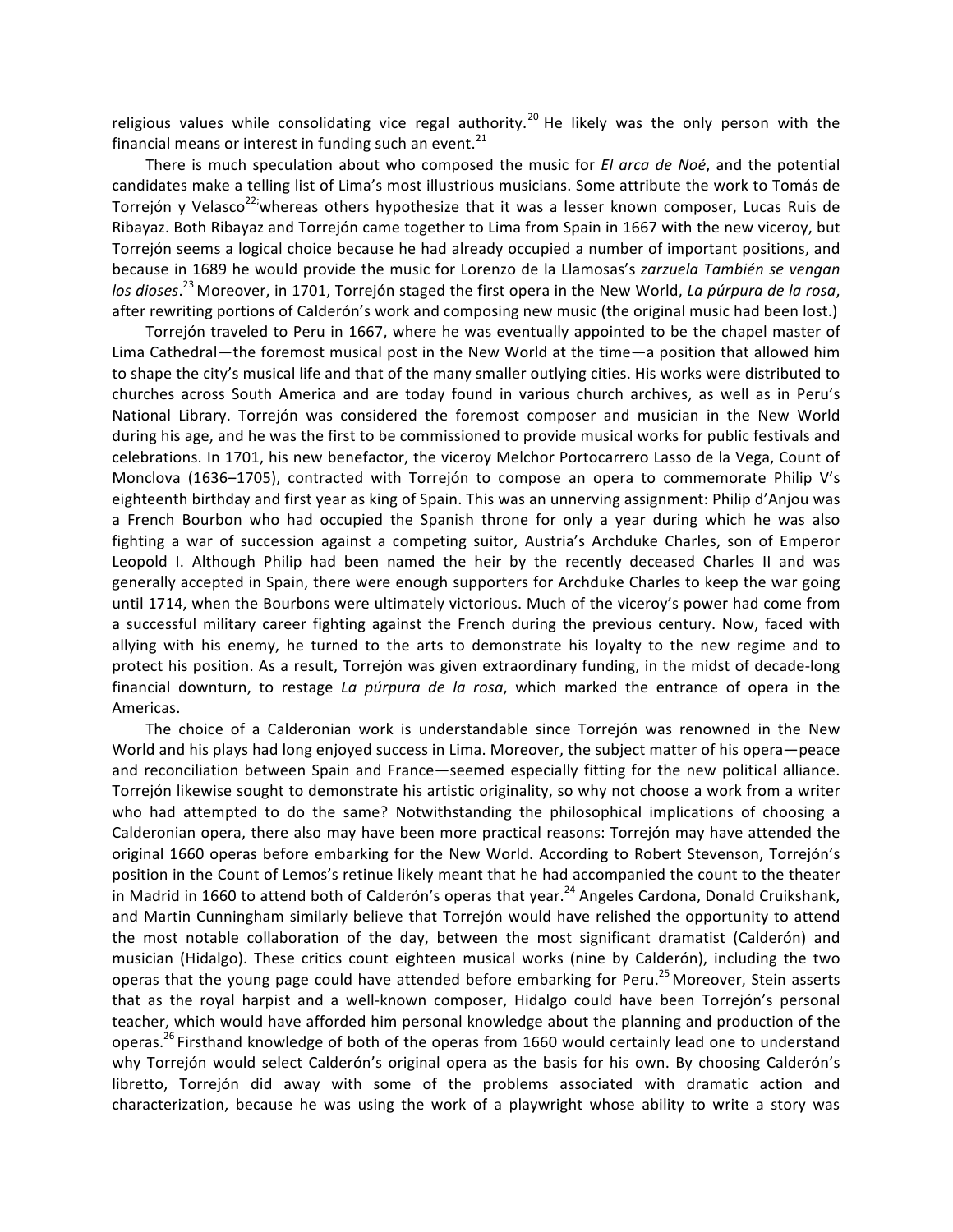unquestioned. Torrejón still had to set the story to music because the original Hidalgo score had been lost. Could he have remembered anything of the original 1660 presentation? Both Stevenson and Stein believe he did. Stevenson remarks, "How attentively he listened to Juan Hidalgo's music can also be judged by anyone who will compare the truncated surviving score for *Celos aun del aire* with the complete score of his *La púrpura de la rosa* of 1701" a statement supported by Stein who declares that there are several sections in Torrejón's version that may contain music from Hidalgo's original 1659 musical score.<sup>27</sup> Torrejón also needed to supervise the building of the stage sets and costume design, and, perhaps most daunting, he had to train singers and musicians who were not accustomed to this level of musical difficulty. And he needed to do these tasks in an environment unaccustomed to such musical and artistic complexity. Overall, the work ahead would have been daunting even for a welltrained and respected chapel master.

Torrejón refashioned the *loa* to more appropriately champion Philip V, and he completely rewrote the musical score for the main opera. The opera thus radiates propaganda in its blatant praise of the monarchy. This may have been exacerbated because Torrejón was seeking to secure additional patronage at a particularly difficult economic time.<sup>28</sup> The opera was a magnificent public display and a significant development in the history of opera. Staged first in the viceroy's palace, it was then moved to the main square in Lima, on December 19, 1701, for all to see. Today we have the libretti for both operas, but only Torrejón's music survives. The loss of the original scores is not surprising: though collectors and wealthy patrons often purchased libretti, they rarely sought musical scores. In fact, a number of opera libretti survive from the period in Spain, Portugal, France, and Italy, but few musical scores. Instead, the music was often transmitted from musician to musician (which is why there is good reason to believe that if Torrejón attended Calderón's original 1660 performance in Madrid, he may have remembered and re-created a good portion of it.)

Like Calderón's work, Torrejón's main opera tells the mythological story of Venus and Adonis to suggest that the union of love and strength can overcome hatred and jealousy for a more fruitful future union: "Despite jealousy Love has triumphed / and Venus and Adonis are seated together."<sup>29</sup> Such plots were the norm in Europe at the time. Whereas Calderón's mythological plot and message remained a part of Torrejón's main text, the motive and characters of the *loa* have changed: Torrejón's loa features three of the nine muses who have united at Apollo's mountain temple on Olympus to observe a new star in the sky. Together, they descend from the mountain to learn that the star represents the birth of a new monarchy led by Philip V. The message could not have been clearer: the departure from the splendor of Olympus suggests that audiences leave behind the past—their hatred for the rival French and to unify behind the new star.

The *loa*'s remaining verses exalt Philip and his new monarchy. With references to light and the sun, there is an implicit comparison of Philip with previous monarchs in order to establish Philip as a legitimate successor to the Spanish crown. The chorus overtly states that loyalty to the new king will assure one's place in the viceroyalty—no doubt a longed-for goal of the composer, who often toiled without pay. Even the allegorical character España is invoked to show how the planet Mars, the mythological God of War, supports the peace and prosperity of the new unification even though he has long been the source of conflict between the "two worlds" (the Austrian Habsburgs and the French Bourbons). España ends the skirmish by offering the crown to Philip V—which is historically correct since Charles II, as he lay dying, proclaimed Philip V the heir to the throne. As a result, España's pronouncement obliges Mars to end the conflict.

Torrejón attempts to provide both justification and support for the new monarchy. He does this, in part, by linking the astronomical references in the opera to the king's bloodline. The "*planeta mayor*" is the sun and fourth planet in Ptolemy's system, followed by Mars, "*el quinto planeta*." In this sense, Philip V is the fifth planet, heir to the sun, and the legitimate successor. Moreover, the mythological figures are acknowledging both paternal and maternal lines back to Spain. Philip is the grandson of the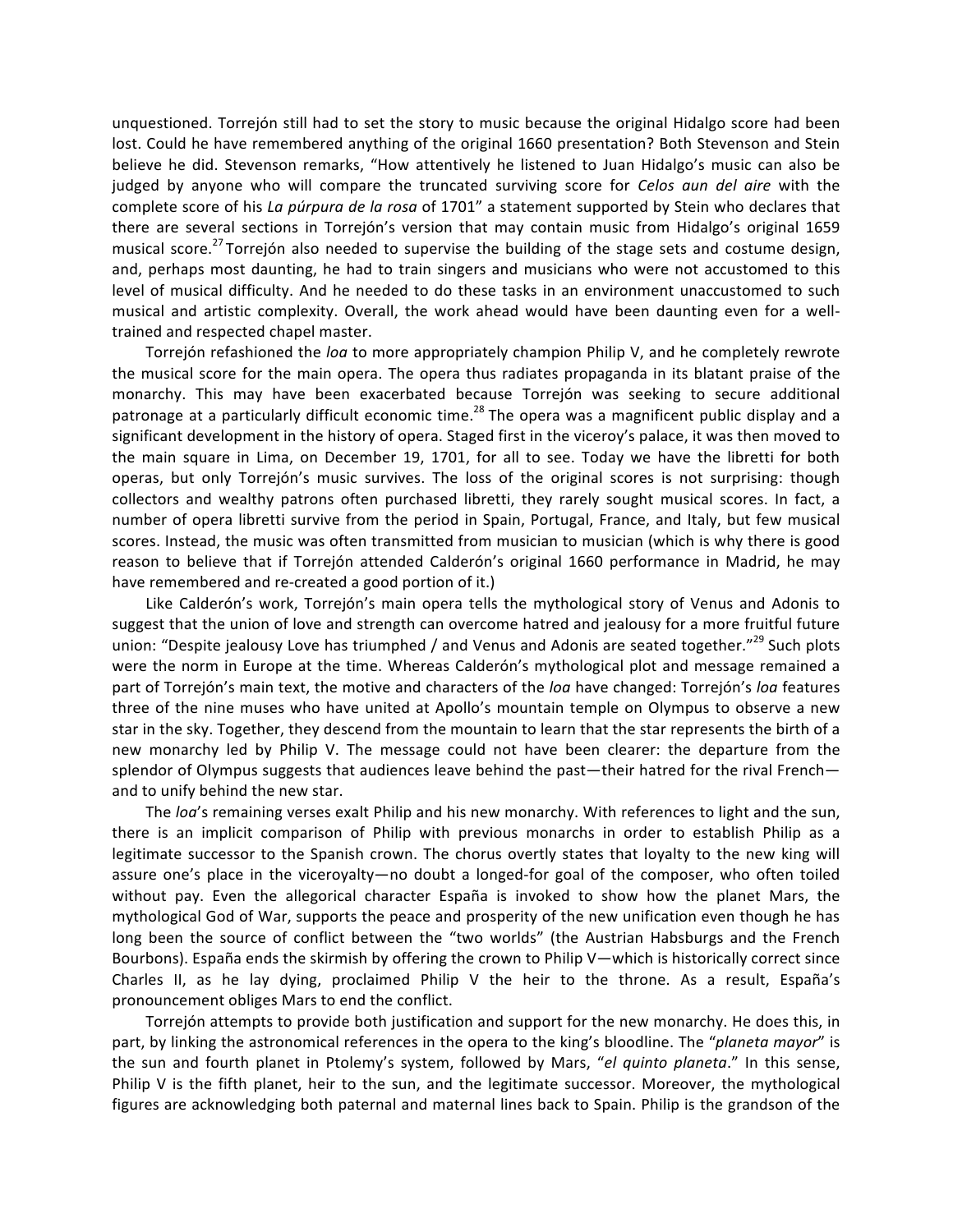famed Sun King, Louis XIV, and of the Planet King, Philip IV. The idea is to demonstrate that the new king is both a Habsburg and a Bourbon and that the powerful dynasties are finally united. It would not have been an easy task to persuade an audience who had lived its entire life under Habsburg sovereignty to suddenly embrace their rivals. This reinterpretation was easier and more believable once the audience understood the new king was a descendent of both royal lines.

The final verses nurture the theme of unification and peace, and seek to remind the spectators that harmony will once again return to Spain and its colonies:

**Chorus Long** live Philip! And may the trumpet of speedy Fame acclaim his name as invincible, just, and kind, from the Eastern hemisphere of his birth! 30

The loa comes to a close by declaring Philip the rightful heir, not just because he shares the royal bloodline, but also because he is just and benevolent, and his fame, derived from the East (e.g., Europe), is perpetual. The loa ends with the composer insinuating that the main opera that will follow can be appreciated for its innovation and musicality because it will be sung throughout. As Calderón had done forty-one years before, Torrejón declares that this new musical-dramatic spectacle points to the importance of ingenuity and experimentation even as it also highlights the renewal of the musical life of the New World stage under the Bourbons.

Under the Bourbons, opera continued to be performed in Lima in the decades after Torrejón's pioneering work. Audiences, however, remained reticent, funding waned, and there was a lack of trained singers and instrumentalists.<sup>31</sup> For the rest of the 18th century, opera remained a novelty in Lima.

Torrejón's La púrpura de la rosa is followed chronologically in Mexico by Manuel de Zumaya's La *Parténope*. Zumaya (also written as "Sumaya") was a famed *mestizo* organist and chapel master who started his career as a choirboy in Mexico City's cathedral. He may have studied in Italy around 1710, as he enjoyed a facility with the language and translated from Italian a number of works. In fact, his *La Parténope* was originally an Italian libretto by Silvio Stempiglia with music by Luigi Mancia and first performed in Naples in 1699. Since Zumaya's manuscript offers both the original Italian and an unsigned Spanish translation on the opposite page, Zumaya probably undertook the translation work before adding his own musical score. Later, Zumaya competed for the post of chapel master in Mexico City, where he enjoyed a prolific career from 1715 to 1738. In 1738, Zumaya mysteriously resigned his post and moved to Oaxaca, where he worked as chaplain in the city's cathedral, and then as chapel master from 1745 until his death in 1755. He compiled an extraordinary library of manuscripts, including an impressive personal output that included masses, motets, and *villancicos*.<sup>32</sup> Most of these are still held in the cathedral archives in both cities, but Zumaya's sizeable production and contributions to musical life in Mexico were not known outside that country until the second half of the 20th century.

Zumaya's full-length opera in three acts was commissioned by Viceroy Fernando de Alencastre Noroña y Silva (1662–1717) and produced at the vice-regal palace on May 1, 1711. La Parténope draws on the mythological story of Partenope, a siren who threw herself into the sea because she longed for the return of her love, Odysseus. Partenope's body washed up on the shores of Naples, providing the name for part of the city's coastline. In Stampiglia's fictional account based on the tale, the siren becomes the Queen of Naples and is embroiled in a love triangle. Unfortunately, Zumaya's musical score does not survive, nor do any testimonies about the opera. Nonetheless, we can discern a few likely characteristics of the work based on what was in vogue at the time and by examining Zumaya's extant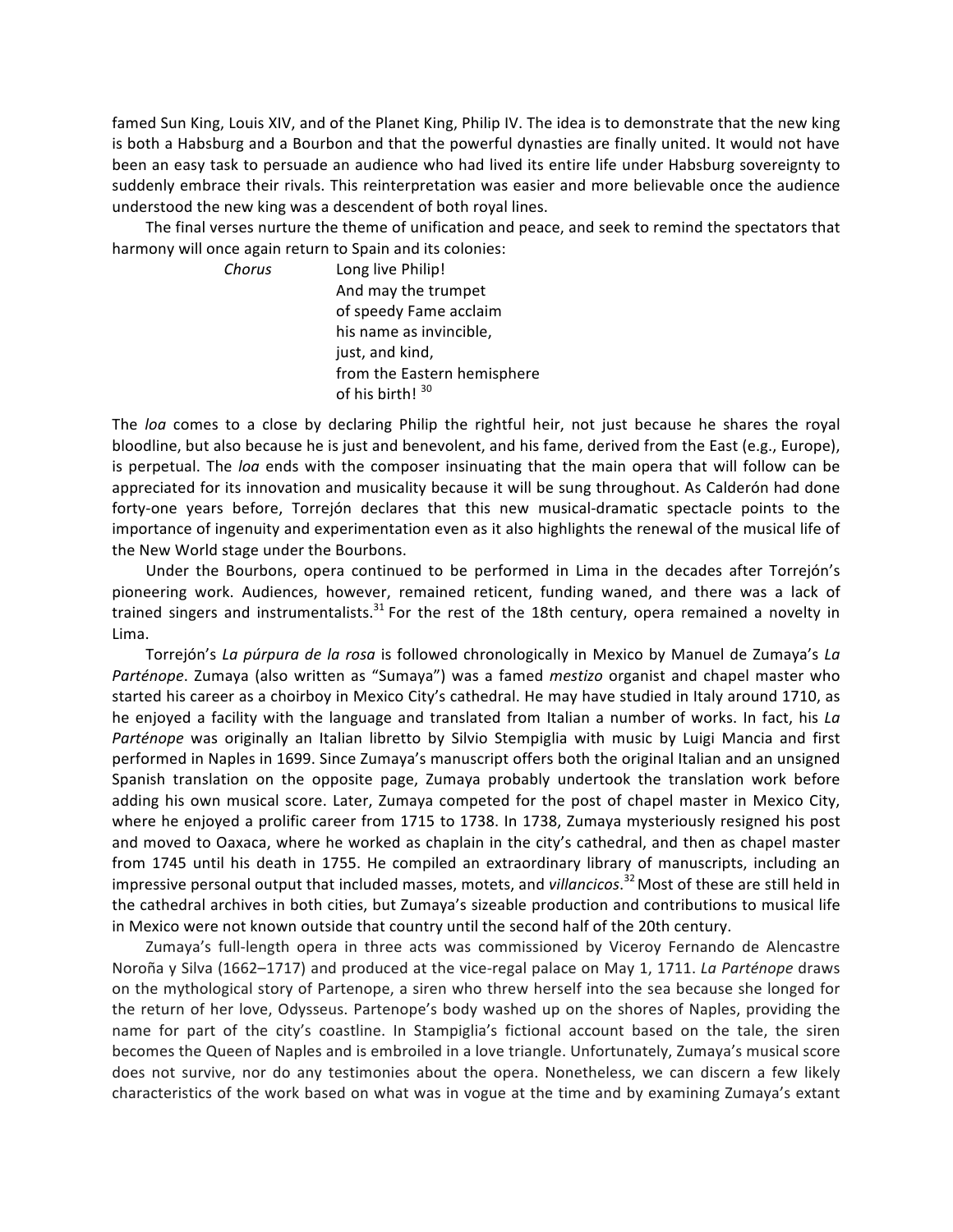works. First, the inclusion of the Spanish translation alongside the original Italian suggests that the work was sung in Italian and that the Spanish was meant to aid the audience's comprehension. As such, *La Parténope* probably followed Neapolitan traditions of *opera seria* that featured an amalgamation of late 17th-century practices, such as the use of polyphony alternating with recitative parts and arias.<sup>33</sup> Several of these characteristics can be found in Zumaya's other works, particularly his *villancicos*.<sup>34</sup> Moreover, *La Parténope* was not the first Zumaya drama to contain a high degree of music and lyrics. In 1708, he wrote a play set to music called *Rodirigo* in honor of the birth of Crown Prince Luis. The *Rodirigo* score also has been lost, but some testimonies from the period indicate it featured a wide range of singing parts. This summarizes all that we know about this *La Parténope*; Zumaya's opera, however, was the first to be written in the Americas by an American-born composer.

#### **New World Opera in the Missions**

These works by Zumaya and Torrejón, as well as subsequent operas in Lima, depended on Italian musical trends found in previous Spanish models before their exportation to the New World. Outside the urban centers, however, the history of opera in the New World has been greatly enlarged thanks to the discovery by a Swiss architect, Hans Roth, of over 10,000 sheets of music dating to the Jesuit mission era in South America (ca. 1690 to 1767). Among the works that were uncovered were two short operas: *San Ignacio de Loyola*, written by the Roman organist and composer Domenico Zipoli, and *San Francisco Xavier*, composed by an unknown Indian composer and written in the native Chiquitano language. Unlike Zumaya's and Torrejón's secular operas, both operas are sacred works. Zipoli's *San Ignacio* tells the story of the Saints Ignacio Loyola and Francis Xavier, and *San Francisco* retells the life of the latter. Both operas instruct audiences about the two men's role in the founding of the Company of Jesus, and instill basic Catholic principles regarding baptism, sin, redemption, and heaven.

After the Jesuits were expelled, in 1767, the missions, which had been founded in the Paraguay region in the decades after 1680, remained mostly abandoned until Hans Roth was hired in 1972 to renovate some of the mission churches in Bolivia. Roth amassed a trove of manuscripts that included the mission operas discussed here and a large variety of musical instruments that eventually drew the attention of teams of musicologists, who began cataloging the extensive collections.

The Jesuits developed a rich musical and theatrical practice based on what was in fashion when they had left Europe and on what they had learned upon arriving in the New World. The missionaries routinely used plays and music in their teaching, believing that the melodic practice of poetic verses helped instill Catholic virtues, in addition to improving memory, physical presence, and rhetorical abilities. They then took these models and incorporated local costumes and traditions, including the native languages, and located European themes within native contexts. When new missionaries arrived, they brought news of changing trends in Europe, which were integrated into local culture, amounting to a virtual nonstop renewal of music in the missions. As for the performance of lyrical dramas, indigenous actors staged the works and also took responsibility for the minimal stage sets, costumes, and, of course, the music. Many works were written in native tongues for the benefit of indigenous audiences who were not familiar with European languages.

One of these works, Domenico Zipoli's *San Ignacio*, is emblematic of the Jesuit use of music and performance to provide religious instruction. Originally written in Spanish, a companion text in Chiquitano suggests that the priests were most interested in imparting a particular message and did not depend on a specific language to do so. The technicality of the work—arias, choruses (in duos or trios), and dances—point to a strong inclination toward Florentine opera. However, the work also uses structures that were common in Neapolitan opera, such as the standard separation of arias by short recitatives, very few characters, an emphasis on sacred themes, and the use of a sinfonía, or overture,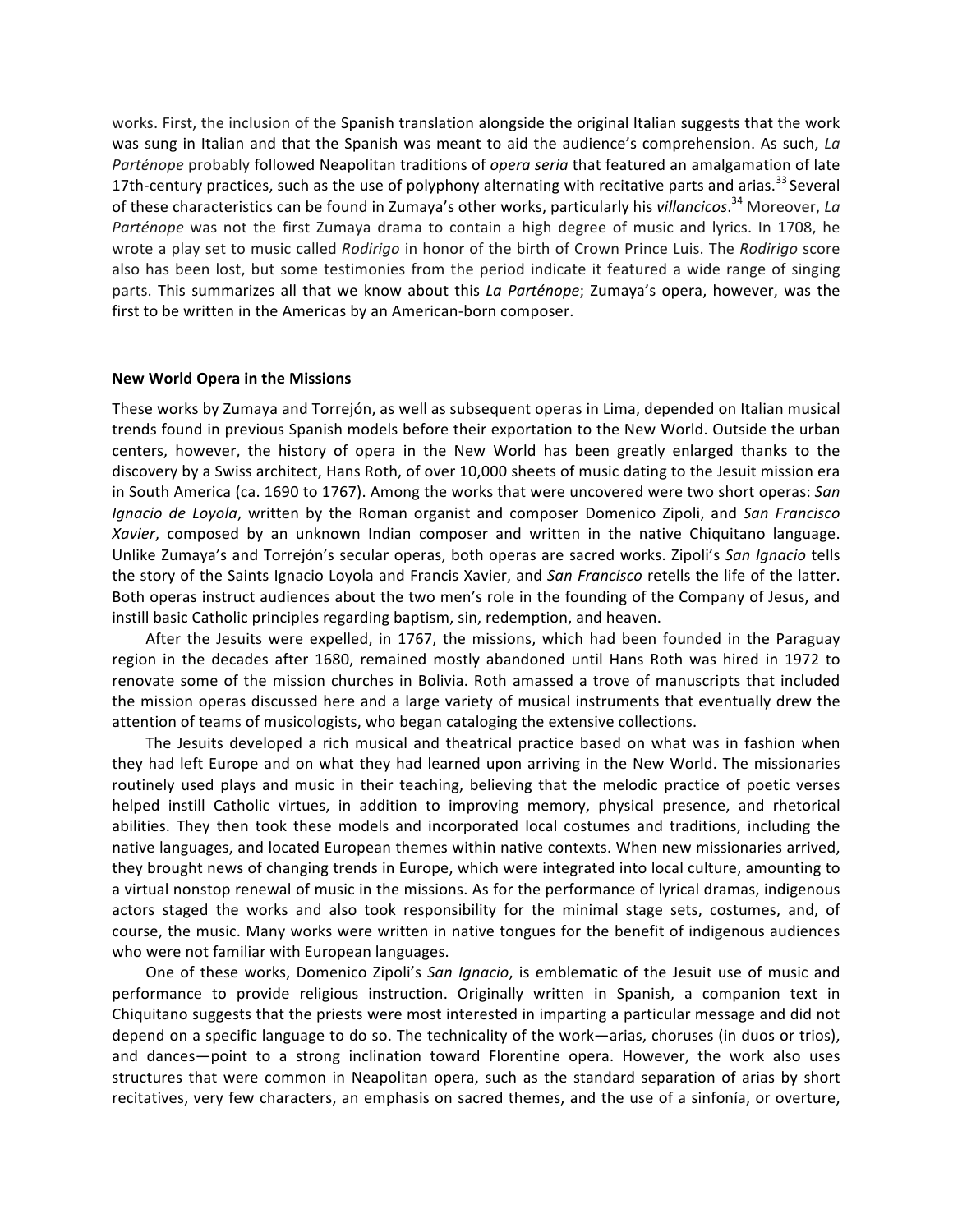which, in Zipoli's opera, was titled "Llamada a la fiesta." These reflect Zipoli's background: he was born in Tuscany, and studied with important teachers in Florence, Bologna, Rome, and even Naples, where he worked under the famed Alessandro Scarlatti. He was an accomplished organist and wrote one of the century's most important pieces for the organ, *Sonate d'intavolatura* (1711). In Rome, Zipoli held the coveted post of organist of the Church of the Gesu, the mother church of the Society of Jesus. By 1716, Zipoli had joined the Jesuits, traveled to Seville, and then to the Paraguay missions, where he would remain until his death, in 1726. In Córdoba, Argentina, in the former Paraguay province, when he was studying to be ordained, Zipoli wrote hundreds of musical pieces that were copied and distributed throughout the missions. No European of greater stature lived in such proximity to the missions or composed so many pieces that became a regular part of the musical rotation across the missions.

With a performance time of approximately forty minutes, Zipoli's *San Ignacio* is quite brief compared to modern operas that tend to last several hours, but it nonetheless provides some scope for study. Part One, "Mensajero," relates the story of St. Ignatius's confrontation with evil and rejection of temptation. Part Two, "Despedida," concentrates on Francis Xavier's historic mission to Asia to convert the native populations. The depictions of the founders in both parts reiterate long-standing portrayals of the evangelization as a "battle" against heresy, and both are characterized as warring holy men.<sup>35</sup> Bellicose terms throughout underscore the fight for salvation and emblematize a combative rhetoric that runs counter to more pious and conciliatory tones in other Jesuit dramas. Instead, Ignacio declares he will confront evil accompanied by his "escuadrón volante," an army of battle-tested angels who will fight at his side. The message clearly informs the audience that the fight ahead is a monumental war of good versus evil. The depiction of Loyola and his soldiers in an epic battle to protect Christianity probably should not surprise a modern-day audience: the historical Ignacio was a soldier, and his management of the Company of Jesus was military-like.

The aggressive rhetoric is more suppressed in the second part. Here, Ignacio describes how humankind has lived blindly and has easily succumbed to the devil's appeals: "Oh, blind heathens condemned to the shadows / without ever finding truth!"<sup>36</sup> But the general tone is one of compassion. Instead of an internal battle between Ignacio and evil, an angel appears to sing that the next battle for salvation will take place the other side of the world: "From your fire a lightning bolt will illuminate the Orient."<sup>37</sup> This seems a reference to the worldwide Jesuit mission enterprise, including the South America project. The song serves to both validate the Jesuit settlements to the audience currently living in them and to underscore Jesuit history, particularly Xavier's missionary work abroad. The two-part opera, then, carefully reconstructs the foundation of the order and highlights for audiences the most important doctrinal messages. In this sense, the opera is similar to those by Torrejón or Calderón, who were seeking to persuade audiences to embrace a particular ideological message. San Ignacio also exemplifies mission activity, from performance and staging to collaboration among different authors in different locations across a wide mission area. As such, the opera stands out as a cross-cultural tool marking a close and shared working relationship between the Jesuits and the indigenous people.

The same can be said of the other opera found in the Chiquitos mission area, *San Francisco Xavier*. This opera is shorter and far less complex. It has eight arias divided by an ongoing dialogue between Ignacio and Xavier. Parts of *San Francisco* have been lost; others are fragmented, but the majority of the arias are intact. Perhaps most surprising is that the entire opera was composed in the native Chiquitano language and there was no corresponding Spanish translation. It is therefore reasonable to believe it was written by was an especially talented indigenous composer. The opera is quite unpretentious, and every aria promotes the memorization of specific words or phrases routinely used in Church teachings or sermons; it is a sort of teaching through rote. The vast majority of the arias describe heaven and the importance of accepting God. The sixth aria, "There are so Many to be Baptized," provides the overarching theme for the entire opera: "There are so many to be baptized, / and by doing so they are converted,  $\ell$  they become great."<sup>38</sup> The verses leading up to this moment provide foundational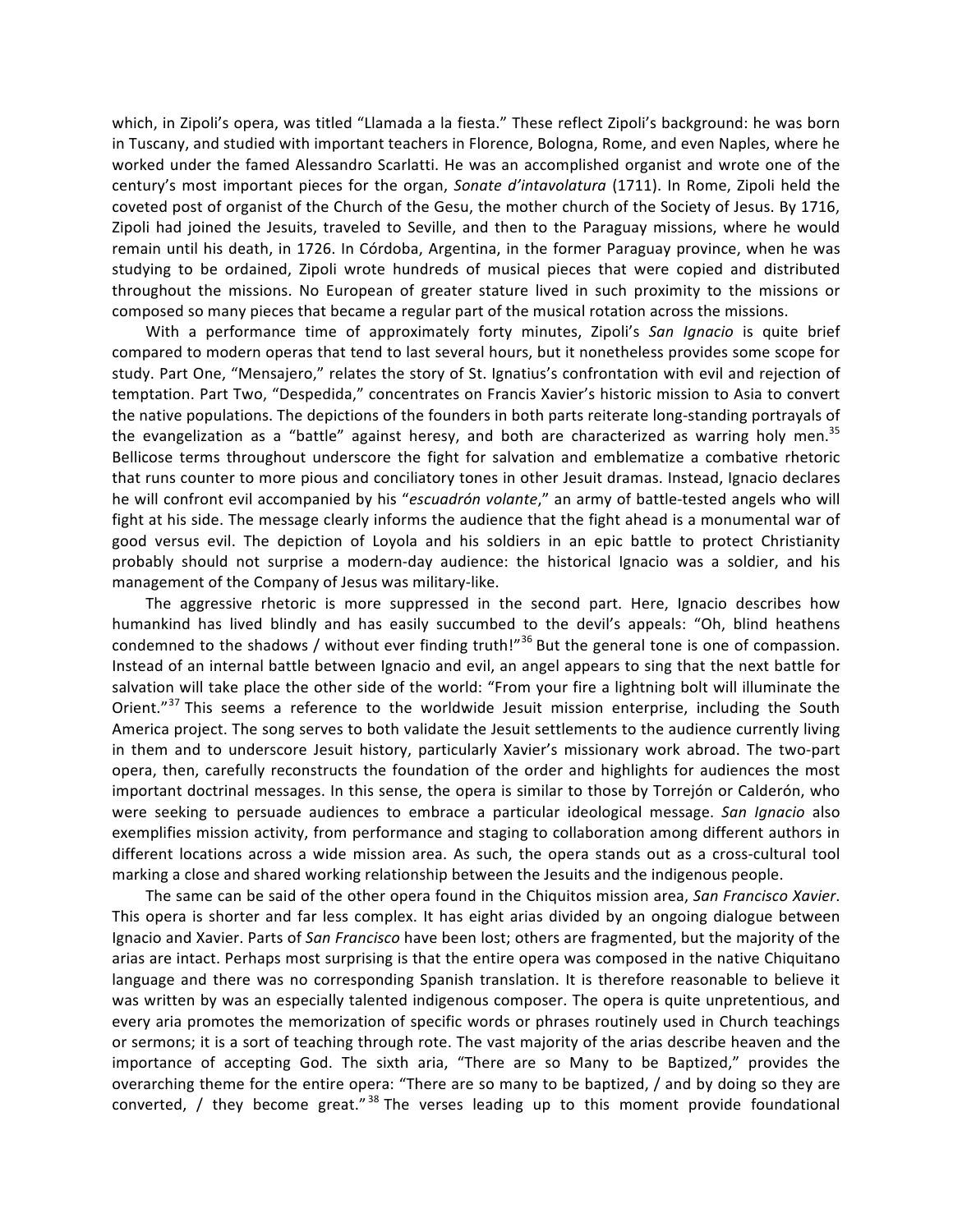knowledge about the pleasures of embracing Christianity: a celebration with God in heaven that symbolizes the peace and prosperity that conversion brings. The aria, however, also intensifies the message of conversion by seeking to draw the indigenous populations to baptism, the sacrament the Jesuits considered the most important in their evangelical efforts. However, as noted, apart from these very direct messages, this opera offers a limited scope for study, and its theme or message is not as exemplary as is the story behind the work.<sup>39</sup>

Whereas opera in Spain was strictly an urban phenomenon, opera in the New World developed along two branches: those in Lima or Mexico City reflect European court preferences for secular music, and those in the Jesuit missions represent a sacred style. From a technical and musical standpoint, both traditions depended on models being developed in Italy, yet they were imbued with the politics and ideology of the locations in which they were composed.

#### **Discussion of the Literature**

Most scholarship on early opera in Spain and the New World approaches the subject from two main perspectives: that of musicologists and ethnomusicologists, who study the voice, instrumentation, musical notation, and the culture that gave rise to it, and that of literary critics who want to understand the dramatic verse, performance, staging, and spectacle and how the text reveals important insights into the sociopolitical context that produced it. To examine early opera in depth, a combination of approaches must be taken into consideration.

The basis for much of the early work done on early opera in both Spain and the Americas comes from the research of Robert M. Stevenson, the renowned musicologist who dealt with virtually every topic related to music in the Americas and in Spain. Stevenson's *The Music of Peru: Aboriginal and Viceroyal Epochs* (1959) is a compendium of virtually all music performed from pre-Colombian times through the independence movements of the 19th century, and it even treats Torrejón and Zipoli (with unavoidable reference to Calderón). Another major study that addresses the overall context for music in the Americas is Daniel Mendoza de Arce's *Music in Ibero-America to 1850* (2001) which, like Stevenson's book, is a comprehensive examination of musical traditions that includes not only pre-Colombian contributions but also those by Spaniards in the New World and by their offspring, the *criollos*. Stevenson also is responsible for some of the earliest single studies on opera in the New World: "Opera Beginnings in the New World" (1959), "The First New-World Opera" (1964), La púrpura de la rosa: *Estudios preliminar y transcripción de la música de Robert Stevenson* (1976), and "Zipoli's Transit through Dictionaries: A Tercentenary Remembrance" (1988), as well as general studies of music in Spain, such as *Spanish Music in the Age of Columbus* (1960). Stevenson provided the basis for most of the study of early music that followed.

With respect to early opera, Louise K. Stein is generally considered the most significant scholar to assess the development of the genre on both sides of the Atlantic. Although she has written dozens of scholarly pieces on early modern music in Spain and the New World, her most important work is *Songs* of Mortals, Dialogues of the Gods: Music and Theatre in Seventeenth-Century Spain (1993), which was the first comprehensive examination of 17th-century theatrical music and serves as the foundation for our understanding of lyrical theater. Stein nearly single-handedly brought to light the significance of the Calderón/ Torrejón opera in such studies as "'La múica de dos orbes': A Context for the First Opera of the Americas" (2008) and, with José Máximo Leza, "Opera, Genre, and Context in Spain and its American Colonies" (2009). Her work is informed by the exhaustive musicological examination of *La púrpura* by Cardona, Cruikshank, and Cunningham (1990), which provides not only a critical edition of both versions of the opera, with full notes, but also a highly detailed sociopolitical and economic study of the context in which Calderón and Torrejón worked. My research on this topic in *Transatlantic Arias: Early Opera in*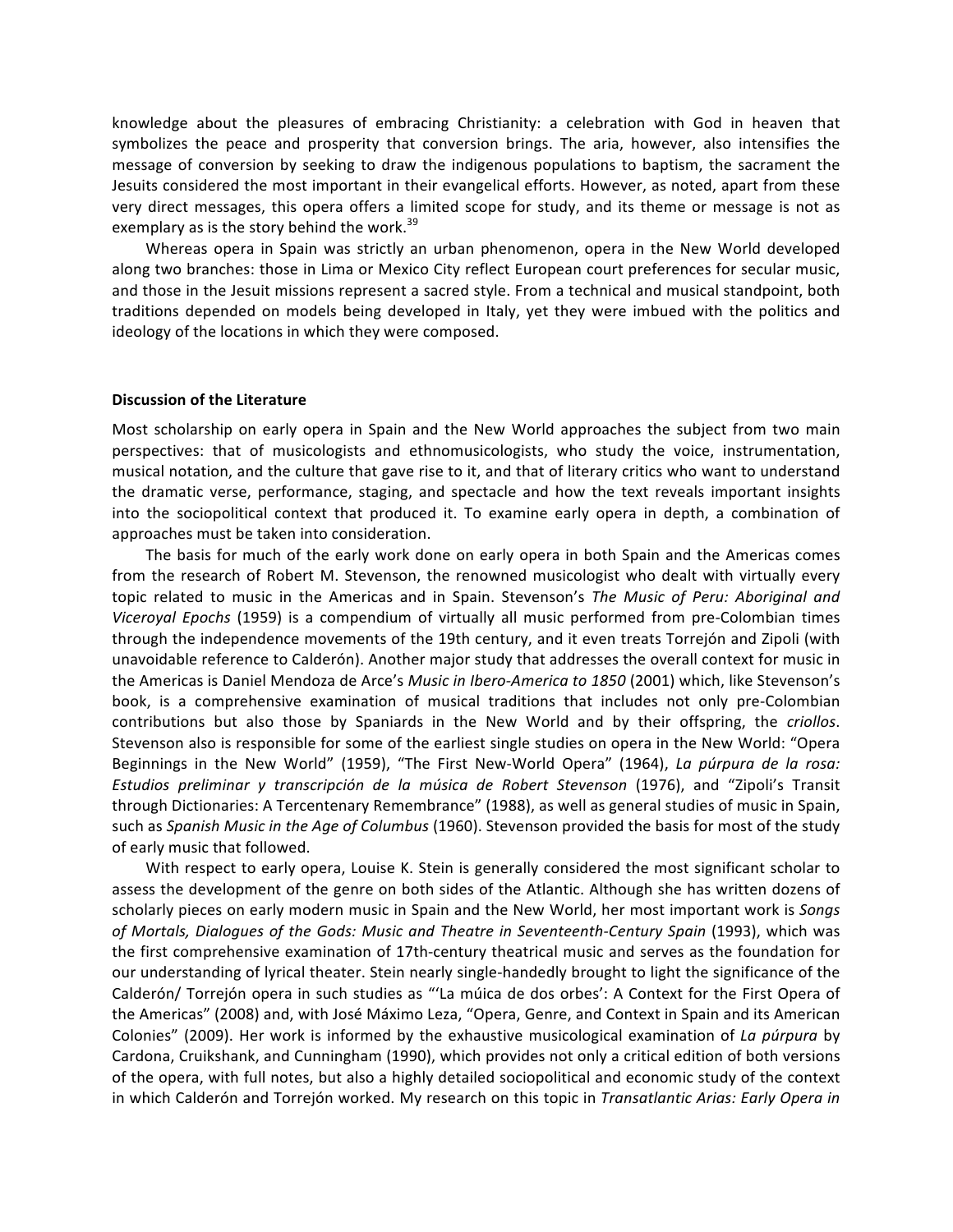*Spain* and the New World (2013) and "Public Reception, Politics and Propaganda in Torrejón's La púrpura de la rosa, the First New World Opera" (2003) is heavily indebted to the Cardona and colleagues' edition and to Stein's groundbreaking work—particularly as it relates to the ideological and propagandistic nature of opera. Stein's other studies, such as "La plática de los dioses" (1986) and "Opera and the Spanish Political Agenda" (1991) likewise provide interesting and insightful examinations of the political ramifications of opera.

Shirley Whitacker's "Florentine Opera Comes to Spain: Lope de Vega's La selva sin amor" (1984) is one of only a handful of studies of Lope de Vega's opera. Whitacker's extensive archival research featuring letters exchanged between Florentine diplomats reconstructed the original production of the work. Matthew Stroud's critical edition with notes on *Celos aun del aire matan* (1981) remains mandatory for anyone wishing to study that opera, and it also includes the scenery drawings from the performance. Stroud's is the first critical edition of the opera, and remains one of the few.

With respect to opera in the Americas, we can separate out the productions in urban centers like Lima and those that occurred in outposts like the Jesuit missions. With respect to the former, in addition to Stein, Juan Antonio Rodríguez-Garrido's unpublished doctoral dissertation, "Teatro y poder en el palacio virreinal de Lima (1672–1707)" (2003), is an excellent introduction to the various composers, their works, and the musical-political context for musical production in early 18th-century Lima. Also of interest is Jerry M. William's "Enlightened Lima: A 1707 Tribute to Philip V, Calderón, and the Return of the Siglo de Oro" (1990) and "Peralta Barnuevo and the Influence of Calderón's Operatic Legacy to Viceregal Peru" (2006).

Concerning Zipoli's *San Ignacio* and the anonymous *San Francisco Xavier*, several well-respected musicologists have undertaken most of the studies. Bernardo Illari, who discovered the Zipoli manuscript, discusses the find as well as Zipoli's previously unknown role in the Americas in "Metastasio nel'Indie: De operas ausentes y arias presentes en América colonial" (1999). Illari's introduction to the book of the compact disc recording of *Kapsberger and Zipoli: The Jesuit Operas* (2003) is valuable for understanding the technical elements of this opera and the context in which it was written.

Other than my monograph, *Transatlantic Arias*, and "Opera and Spanish Evangelization in the New World" (2008), most of the research on *San Francisco* has been carried out by Piotr Nawrot and Leonard Waisman. Nawrot's rather extensive volumes, *Indígenes y cultura musical de las reducciones Jesuíticas* (2000) and *Archivo musical de Moxos-Antología: Evangelización y música en las reducciones Jesuíticas* (2004) provide the cultural context regarding the operations of the Jesuit missions, their philosophy with respect to aesthetics, and emphasizes the Indians' own participation in the Jesuit's strategies of evangelization. Nawrot includes many eyewitness accounts and primary texts, but his study—though it is outstanding—does privilege the more positive aspects of the Jesuits' treatment of the Indians. For a more balanced view, see Leonard Waisman's "La música en las misiones de Mojos: Algunos caracteres diferenciales" (2002) and "Urban Music in the Wilderness: Ideology and Power in the Jesuit Reducciones, 1609–1767" (2011).

#### **Primary Sources**

Lope de Vega published *La selva sin amor* in 1630 as part of his *Laurel de Apolo, con otras rimas*. The original manuscript is held in Madrid's Biblioteca Nacional (MS 3661), and there is also a version held by Lima's National Library, although it is unclear when the latter arrived in the New World or whether Torrejón would have consulted it for his own opera of 1701. It is quite possible the National Library came to hold the manuscript well after the period in question.

Calderón de la Barca's *La púrpura de la rosa* was first published in 1664 by Juan de Vera Tassis y Villaroel as part of *Tercera Parte de Comedias de D. Pedro Calderón de la Barca* in Madrid. The music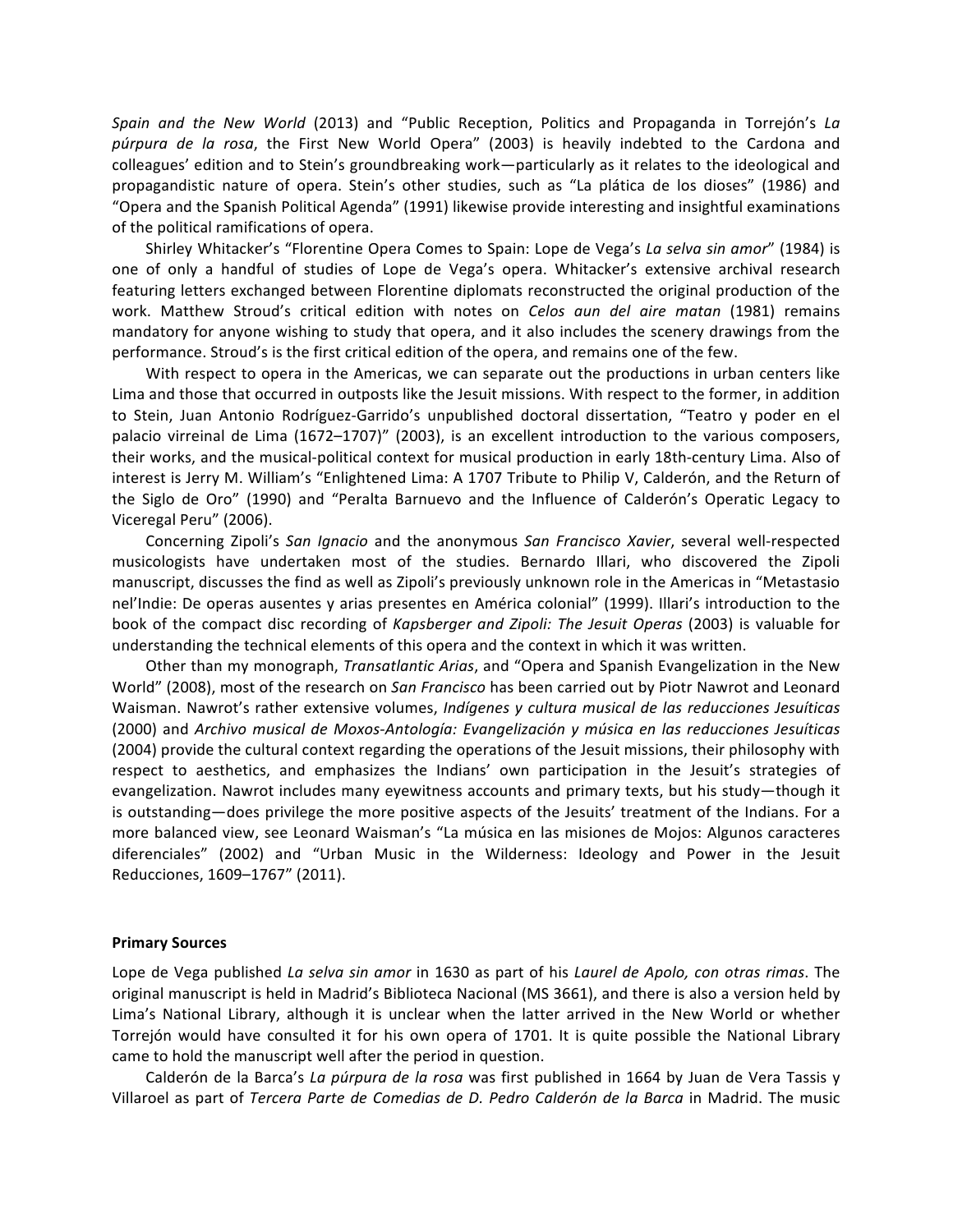was not published along with the libretto, and the original manuscript for *La purpura* is no longer extant. The Tassis edition likely was Torrejón's source since it is known to have arrived in the New World in 1687. Torrejón's own manuscript is catalogued under the call number C1469 at the Biblioteca Nacional in Lima. The Lima manuscript contains eighty-nine pages, including Calderón's original main opera and Torrejón's refashioned loa and new music.

With respect to *Celos aun del aire matan*, José Subirá found Act 1 in 1927, when he was browsing in the collection owned by House of Alba and published in his *La música en la Casa de Alba* (Madrid: Houser & Memet, 1927). The entire three acts are contained in a single manuscript held in Évora, Portugal, which was discovered in 1942 by Luis Freitas Branco, and a partially complete manuscript is housed in the Biblioteca del Palacio de Liria. The completeness of the Évora manuscript makes *Celos qun del aire matan* the first extant opera because it includes the entire musical score and all the acts.

The story of the discovery of *San Ignacio* and *San Francisco Xavier* is, in my opinion, as important as the study of the works themselves. In the early 1970s, in the bishop's archives of the Diocese of Concepción de Chiquitos, in eastern Bolivia, over 10,000 sheets of sacred music dating from the Jesuit era were discovered that had been transferred there from many other former Jesuit reductions originally located in central South America. Burhardt Jungcurt was the first to inventory the manuscripts, followed by Leonardo Waisman, Gerardo Huseby, Irma Ruiz, and Bernardo Illari (1999). The latter team accomplished most of the definitive cataloguing, which was published in *Catálogo de Obras del Archivo Musical de Chiquitos* (Buenos Aires: Consejo Nacional de Investigaciones Científicas y Técnicas, 1999).

Bernardo Illari discovered Domenico Zipoli's San Ignacio in two parts, in Chiquitos and Moxos, respectively. Illari edited his own edition, which can be found in the sound recording booklet of The Jesuit Operas. Illari provided the title used to identify the work because none had been included on the actual manuscript. Illari also divided the work into several scenes in imitation of early 18th-century operatic style. *San Francisco Xavier* can be found in two separate editions by Piotr Nawrot. The first, published in 2000 as part of volume 3 of his *Indígenas y cultura musical de las Reducciones Jesuíticas*, includes Nawrot's transcription from the original Chiquitano and his Spanish translation, done with the help of teachers from a school in San Antonio de Lomerio, where a variant of 18th-century Chiquitano is still spoken. He also includes an updated transcription in modern Chiquitano. The second edition is the libretto for the 2006 compact disc recording *Mission San Xavier: Ópera y misa de los Indios para la Fiesta de San Francisco Xavier*.

It is worth noting that during the spring of every other year, Concepción hosts the International Festival of Renaissance and Baroque American Music, a remarkable celebration of classical music, which coincides with the International Musicology Symposium. Also known more generally as the Chiquitos Missions Festival, over the course of ten days some eight hundred musicians from twenty-four countries and more than 90,000 aficionados from around the world converge on the Bolivian mission area to perform more than 150 concerts featuring 17th- and 18th-century musical works. Many of the pieces performed celebrate the best music from the classical period by Vivaldi, Mozart, Bach, and even Torrejón. What makes the festival truly remarkable is that performers play at least one of the recently discovered pieces, now held in Concepción's archives. Zipoli's *San Ignacio de Loyola* and the anonymous *San Francisco Xavier* premiered at the festival; Torrejón y Velasco is in regular rotation, just as he was in the early 18th century. \*Videos of these performances[http://www.festivalesapac.com/]\* abound on video-sharing websites.

## **Further Reading**

Cardona, Ángeles, Donald Cruickshank, and Martin Cunningham, eds. Introduction and Edition of *La* púrpura de la rosa by Pedro Calderón de la Barca and Tomás de Torrejón y Velasco. Kassel, Germany: Edition Reichenberger, 1990.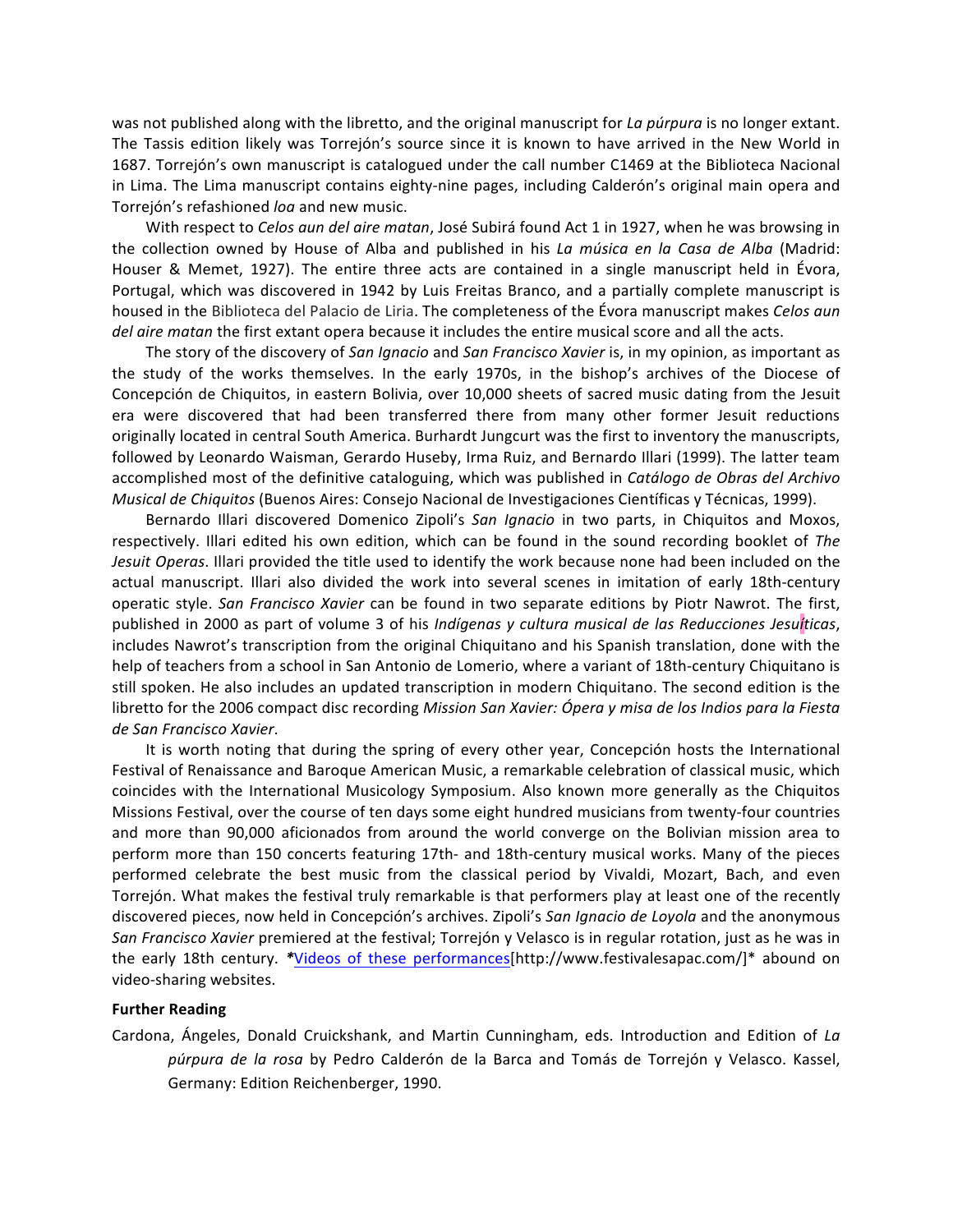Claro, Samuel. "La música en las misiones Jesuitas de Moxos." *Revista Musical Chilena* 23 (1969): 7-31.

Gasta, Chad M. "Opera and Spanish Evangelization in the New World." *Gestos* 44 (2008): 85-106.

- Gasta, Chad M. "Public Reception, Politics and Propaganda in Torrejón's La púrpura de la rosa, the First New World Opera." Latin American Theatre Review 37 (2003): 43-60.
- Gasta, Chad M. *Transatlantic Arias: Early Opera in Spain and the New World*. Madrid: Iberoamericana/Vervuert, 2013.
- Illari, Bernardo. "Metastasio nel'Indie: De operas ausentes y arias presentes en América colonial." In *La ópera en España e Hispanoamérica: Actas del Congreso Internacional, La ópera en España e*  Hispanoamérica, Una creación propia, ed. E. Casares Rodicio and A. Torrente, 343–374. Madrid: Ediciones del ICCMU, 2000.
- Illari, Bernardo. Introduction to St. Ignatius Loyola—a Mission Opera: An Emblem of the Mission, *Kapsberger and Zipoli: The Jesuit Operas*. Troy, NY: Dorian Recordings, 2003.
- Mendoza de Arce, Daniel. *Music in Ibero-America to 1850*. Lanham, MD: Scarecrow, 2001.
- Nawrot, Piotr. *Archivo musical de Moxos-Antología: Evangelización y música en las reducciones* Jesuíticas. Cochabamba, Bolivia: Verbo Divino, 2004.
- Nawrot, Piotr. *Indígenes y cultura musical de las Reducciones Jesuíticas*. Cochabamba, Bolivia: Verbo Divino, 2000.
- Nawrot, Piotr. "Opera Production in the Jesuit Reductions." In *Mission San Francisco Xavier: Ópera y Misa de los Indios para la Fiesta de San Francisco Xavier*, 46–51. Metz, France: K617 Records, 2001.
- Rodríguez-Garrido, J. A. "Teatro y poder en el palacio virreinal de Lima (1672–1707)." PhD diss., Princeton University, 2003.
- Stein, Louise K. "'La música de dos orbes': A Context for the First Opera of the Americas." Opera *Quarterly* 22 (2008): 433–458.
- Stein, Louise K. "La plática de los dioses." In *La estatua de Promoteo: Teatro del Siglo de Oro*, edited by M. R. Greer, 13-72. Kassel, Germany: Edition Reichenberger, 1986.
- Stein, Louise K. "Opera and the Spanish Political Agenda." *Acta Musicologica* 63 (1991): 125-167.
- Stein, Louise K. Songs of Mortals, Dialogues of the Gods: Music and Theatre in Seventeenth-Century *Spain.* Oxford: Clarendon, 1993.
- Stein, Louise K., and José Máximo Leza. "Opera, Genre, and Context in Spain and Its American Colonies." In The Cambridge Companion to Eighteenth-Century Opera, edited by Anthony R. DelDonna and Pierpaolo Polzonetti, 244–269. Cambridge. U.K.: Cambridge University Press, 2009.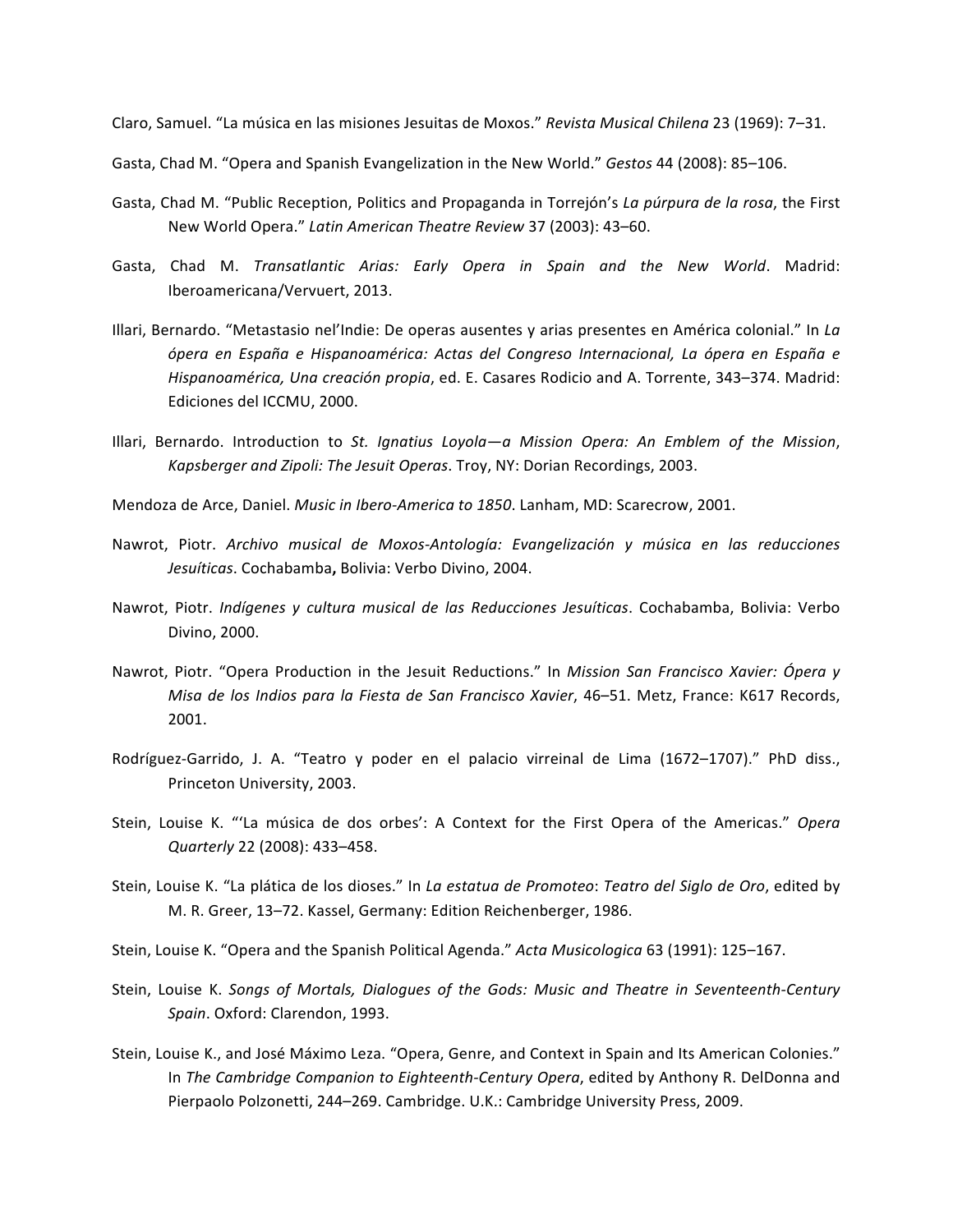Stevenson, Robert M. "The First New-World Opera." *Américas* 16 (1964): 33–35.

- Stevenson, Robert M. The Music of Peru: Aboriginal and Viceroyal Epochs. Washington, DC: Pan American Union, 1959.
- Stevenson, Robert M. "Opera Beginnings in the New World." *Musical Quarterly* 45 (1959): 8-25.
- Stevenson, Robert M. *La púrpura de la rosa: Estudios preliminar y transcripción de la música de Robert* Stevenson. Lima: Instituto Nacional de Cultura, 1976.

Stevenson, Robert M. *Spanish Music in the Age of Columbusi*. The Hague: Martinus Nijhoff, 1960.

- Stevenson, Robert M. "Zipoli's Transit through Dictionaries: A Tercentenary Remembrance." Inter-*American Musical Review* 9 (1988): 21–34.
- Stroud, Matthew D. Introduction and Edition of *Celos aun del aire matan* by Calderón de la Barca. San Antonio, TX: Trinity University Press, 1981.
- Waisman, Leonard. "La música en las misiones de Mojos: algunos caracteres diferenciales." In *La música* en Bolivia: De la prehistoria a la actualidad (Memoria del Simposio Internacional), edited by W. Sánchez Canedo, 529–545. Cochabamba, Bolivia: Fundación Simón I Patiño, 2002.
- Waisman, Leonard. "Urban Music in the Wilderness: Ideology and Power in the Jesuit Reducciones, 1609-1767." In *Music and Urban Society in Colonial Latin America*, edited by J. Baker and T. Knighton, 208-229. Cambridge, U.K.: Cambridge University Press, 2011.
- Waisman, Leonard, Gerardo V. Huseby, Irma Ruiz, and Bernardo Illari. *Catálogo de Obras del Archivo Musical de Chiquitos*. Buenos Aires: Consejo Nacional de Investigaciones Científicas y Técnicas, 1999.
- Whitacker, Shirley B. "Florentine Opera Comes to Spain: Lope de Vega's *La selva sin amor." Journal of Hispanic Philology* 1 (1984): 43–66.
- Williams, Jerry M. "Enlightened Lima: A 1707 Tribute to Philip V, Calderón, and the Return of the Siglo de Oro." *Dieciocho* 13 (1990): 90–109.
- Williams, Jerry M. "Peralta Barnuevo and the Influence of Calderón's Operatic Legacy to Viceregal Peru." *Bulletin of the Comediantes* 58 (2006): 245–462.

## **Notes**

<u> 1989 - Johann Stein, marwolaethau a bh</u>

<sup>1.</sup> The first documented opera performance in North America was André Grétry's *Sylvain*, on May 22, 1796, in New Orleans, which was still under Spanish rule at the time.

<sup>2.</sup> The *comedia*, Spain's national drama, was a popular form of mass entertainment that saw its most influential and successful period during the 17th century. The two most prominent *comediantes* were Lope de Vega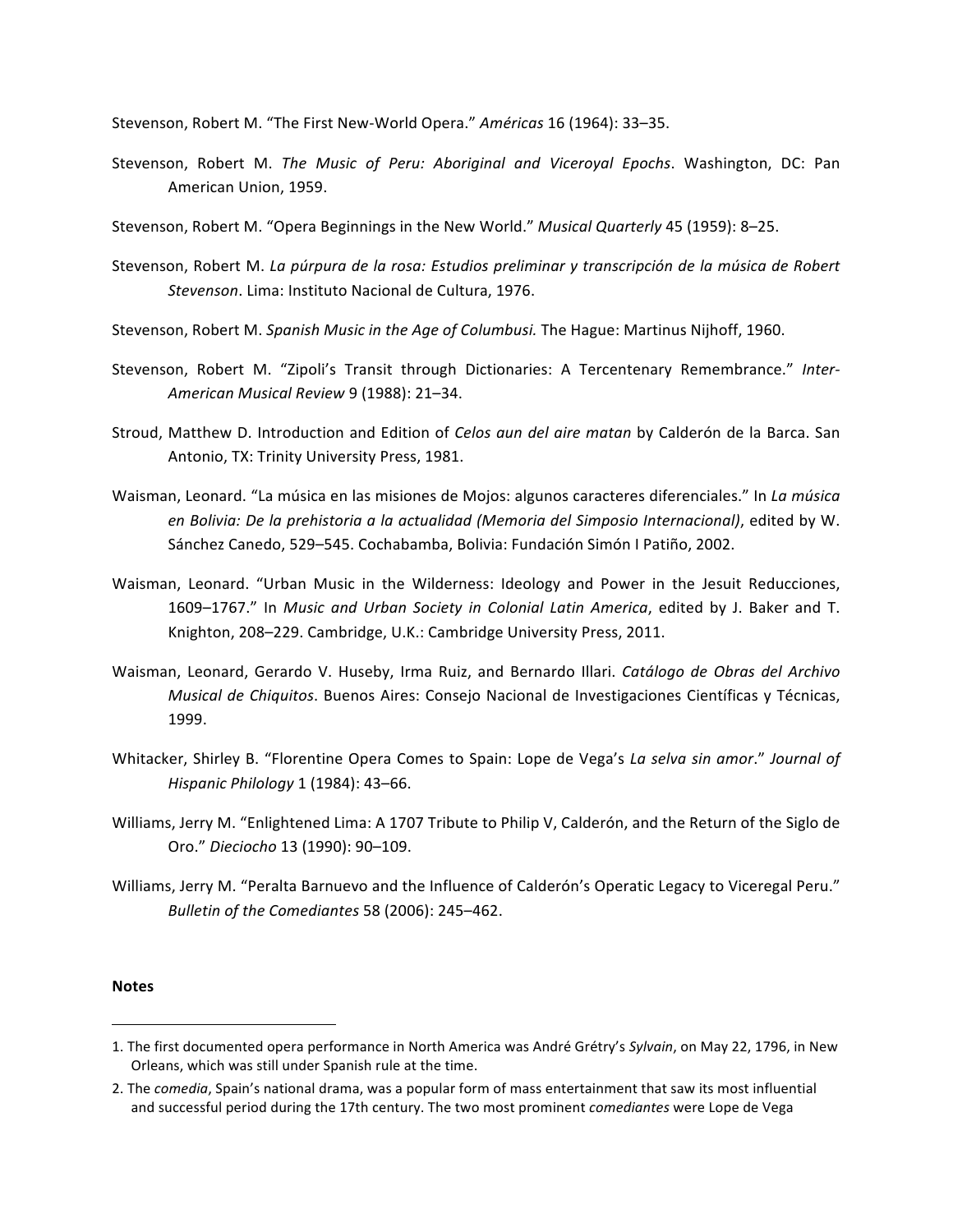(1562–1635) and Calderón de la Barca (1600–1681). Both enjoyed stellar careers writing plays for popular audiences, performed in local playhouses, or for the king and the nobility, performed in their private palaces. Lope is considered the father of the *comedia nueva* because he broke with all previous theatrical traditions: he moved to a three-act structure composed entirely in a variety of poetic verses; mixed tragedy and comedy; featured popular themes such as love, violence, justice, and honor wrapped up in historical, mythological, or religious storylines; and did away with the Aristotelian unities of time, place, and action. The *comedia* under Lope was so successful that other playwrights began composing up to three 4-hour plays in verse each month. It is believed that Lope wrote a new play every three to four days, possibly making him the author of hundreds of dramas (800 of which are extant). His productivity and popularity led an envious Miguel de Cervantes to call Lope a "*monstruo de la naturaleza*."

<u> 1989 - Andrea Santa Andrea Andrea Andrea Andrea Andrea Andrea Andrea Andrea Andrea Andrea Andrea Andrea Andr</u>

- 3. "cualquiera imitación poética / se hace de tres cosas, que son, plática, / verso dulce, armonía y la música" and "el baile le es tanto en la comedia / que le aprueba Aristóteles." Lope Felix de Vega Carpio, *El arte nuevo de hacer comedias en este tiempo*, ed. Juana de José Prades (Madrid: Consejo Superior de Investigaciones Científicas, 1971), vv. 225-226, vv. 54-56.
- 4. The *entremés* was a satirical burlesque comic or grotesque short play performed between the first and second acts of the larger *comedia*, and it often featured a short lyrical portion, taken from the masque tradition, called the *mojiganga*. The *jácara* was usually performed after the second act and was a brief lyrical piece with burlesque or satirical qualities whose themes often centered on the street life of pimps, prostitutes, and thugs. *Bailes* were dances that also featured rhymed poetry (in a monologue or dialogue) with musical accompaniment.
- 5. "cosa nueva en España" because "se presentó cantada." Lope Felix de Vega Carptio, La selva sin amor, ed. M. G. Profeti (Florence: Alinea Editrice, 1999), v. 65.
- 6. "Los instrumentos ocupaban la primera parte del teatro, sin ser vistos, a cuya armonía cantaban las figuras los versos, hacienda en la misma composición de la música las admiraciones, las quejas, las iras y los demás afectos." Lope Felix de Vega Carptio, La selva sin amor, 66.
- 7. "la hermosura de aquel cuerpo hacía que los oídos se rindiesen a los ojos." Lope Felix de Vega Carptio, La selva *sin amor*, 65.
- 8. "Lo menos que en ella hubo fueron mis versos." Lope Felix de Vega Carptio, La selva sin amor, 65.
- 9. Louise K. Stein, "Opera and the Spanish Political Agenda," *Acta Musicologica* 63 (1991): 128.
- 10. Louise K. Stein, "La plática de los dioses," in La estatua de Promoteo: Teatro del Siglo de Oro, ed. Margaret R. Greer (Kassel, Germany: Edition Reichenberger, 1986), 31.
- 11. This is discussed in greater detail in chapter 3 of Chad M. Gasta, *Imperial Stagings: Empire and Ideology in Transatlantic Theater of Early Modern Spain and the New World* (Chapel Hill: University of North Carolina Press, 2013).
- 12. "Por señas que ha de ser / toda música que intenta / Introducir este estilo." Pedro Calderón de la Barca, *La* púrpura de la rosa, ed. Ángeles Cardona, Donald Cruickshank, and Martin Cunningham (Kassel, Germany: Edition Reichenberger, 1990), vv. 425-427.
- 13. "¿No mira cuánto se arriesga / en que cólera española / sufra toda una comedia / cantada?" Calderón de la Barca, La púrpura de la rosa, vv. 429-432.
- 14. "No lo será, / sino sola una pequeña / representación (...)." Calderón de la Barca, La púrpura de la rosa, vv. 433–435.
- 15. "No es comedia, sino solo / Una fábula pequeña / En que, á imitación de Italia, / Se canta y se representa." Calderón de la Barca, *El laurel de apolo*, v. 144.
- 16. Marta de Paris, *El drama ritual indígena y el teatro de la Conquista* (Buenos Aires: Instituto Literario y Cultural Hispánico, 2005), 18-23.
- 17. Daniel Mendoza de Arce, *Music in Ibero-America to 1850* (Lanham, MD: Scarecrow, 2001), 29.
- 18. Mendoza de Arce, *Music in Ibero-America*, 193.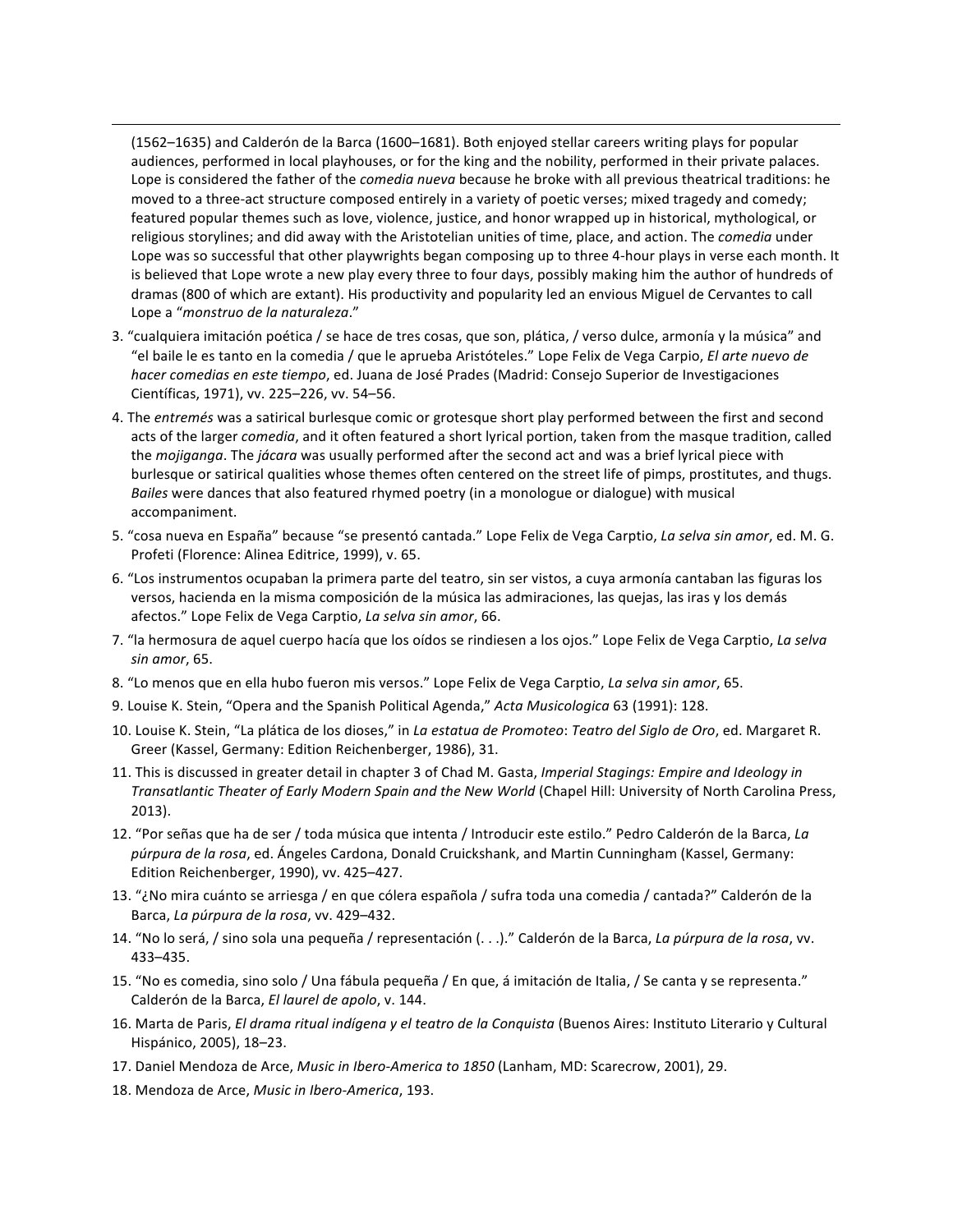- <u> 1989 Andrea Santa Andrea Andrea Andrea Andrea Andrea Andrea Andrea Andrea Andrea Andrea Andrea Andrea Andr</u> 19. Lohmann Villena, *El arte dramático en Lima durante el Virreinato* (Madrid: Consejo Superior de Investigaciones Científicas, 1945)*,* 276.
- 20. Guillermo Lohmann Villena, *El Conde de Lemos, Virrey del Perú* (Madrid: Escuela de Estudios Hispano-Americanos de la Universidad de Sevilla, 1946), 294–297; Juan Antonio Rodríguez-Garrido, "Teatro y poder en el palacio virreinal de Lima (1672–1707)" (PhD diss., Princeton University, 2003), 32–34.
- 21. Lohmann Villena, *El arte*, 278.
- 22. Lohmann Villena, *El arte*, 276–277; Mendoza de Arce, *Music in Ibero-America*, 94; Gerard Béhague, *Music in* Latin America: An Introduction (Englewood Cliffs, NJ: Prentice-Hall, 1979), 63.
- 23. Mendoza de Arce, *Music in Ibero-America*, 194; Robert Stevenson, *La púrpura de la rosa: Estudios preliminar y transcripción de la música de Robert Stevenson* (Lima: Instituto Nacional de Cultura, 1976), 112.
- 24. Robert Stevenson, *The Music of Peru: Aboriginal and Viceroyal Epochs* (Washington, DC: Pan American Union, 1959), 115.
- 25. Calderón de la Barca, *La púrpura de la rosa*, ed. *La púrpura de la rosa*, 281–283.

26. Louise K. Stein, "The "Blood of the Rose" (in *La púrpura de la rosa: The Harp Concert.* Freiburg, Germany, Deutsche Harmonia Mundi, 1999); Stein, "Opera's Arrival in Lima in La púrpura de la rosa: The Harp Concert (Freiburg, Germany: Deutsche Harmonia Mundi, 1999), 9-15; and Stein, "'La música de dos orbes': A Context for the First Opera of the Americas," Opera Quarterly 22 (2008): 443.

- 27. Stevenson, Music of Peru, 115; Stein, "La música," 443-458.
- 28. Chad M. Gasta, *Transatlantic Arias: Early Opera in Spain and the New World* (Madrid: Iberoamericana/Vervuert, 2013), 93-127.
- 29. "A pesar de los celos, sus triunfos logre / el Amor, colocados Venus y Adonis." Torrejón y Velasco, La púrpura *de la rosa*, vv. 1954–1955.

30. *Coro* iViva, Felipo, y su nombre aclame el clarín de la fama veloz, por invencible, por justo y benigno, desde el oriente de su formación!

Torrejón y Velasco, La púrpura de la rosa, 46.

- 31. Louise K. Stein and Máximo Leza, "Opera, Genre, and Context in Spain and its American Colonies," in The *Cambridge Companion to Eighteenth-Century Opera*, ed. A. R. DelDonna and P. Polzonetti (Cambridge, U.K.: Cambridge University Press, 2009), 255.
- 32. *Villancicos*, or "carols," were performed around Christmastime each year, especially at the Misa de Gallo, a midnight mass celebrated on December 24. Their origins can be traced to the medieval period when they were sung according to the prominent events of the liturgical calendar. By the 16th century, *villancicos* had become more popular, deriving their name from the lower-class *villanos* who sung them. These tended to be polyphonic and sung by groups of three or four, accompanied by a *vihuela*.
- 33. Julie Ann Sadie, *Companion to Baroque Music* (Berkeley: University of California Press, 1998), 335; Janet Lynn Sturman, *Zarzuela: Spanish Operetta, American Stage* (Champaign: University of Illinois Press, 2000), 33.
- 34. Sturman, *Zarzuela*, 33.
- 35. Domenico Zipoli, "St. Ignatius Loyola—a Mission Opera: An Emblem of the Mission," in The Jesuit Operas: *Operas by Kapsberger and Zipoli, ed. Bernardo Illari (Troy, NY: Dorian Recordings, 2002), 21.*
- 36. "¡Oh ciega gentilidad condenada a las tinieblas / sin hallar nunca verdad!" Zipoli, "St. Ignatius Loyola," 24.
- 37. "De tu fuego una centella el Oriente ilustrará." Zipoli, "St. Ignatius Loyola," 24.